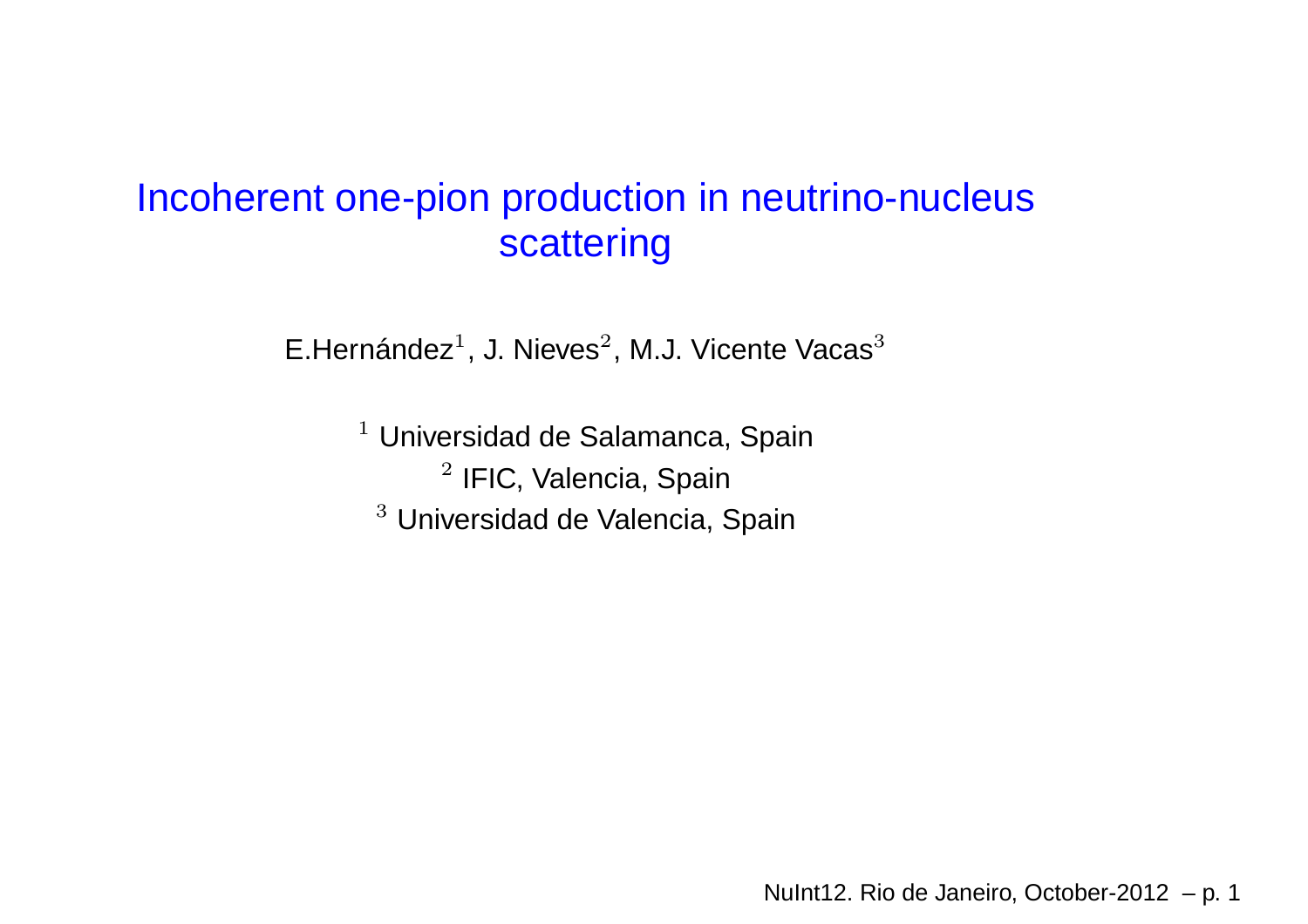# **Outline of the talk**

- Pion production model at the nucleon level  $\bullet$
- Incoherent pion productionL
	- **Pion production inside the nucleus**
	- **C** Medium modifications
	- **Pion FSI**
	- **P** Results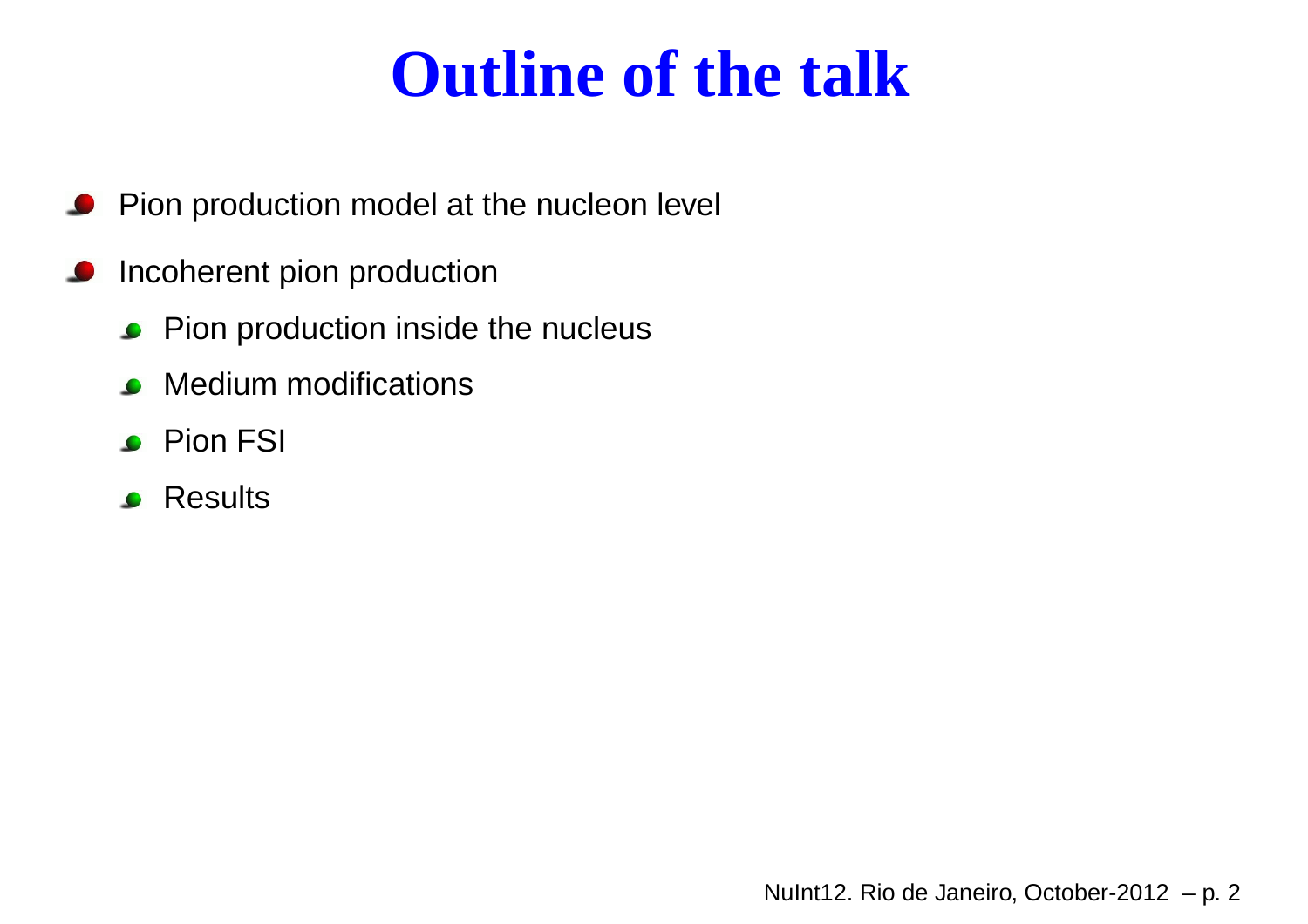#### **Delta Pole Term for weak pion production off the nucleon**

The dominant contribution for weak pion production at intermediate energies is given by the  $\Delta$  pole mechanism

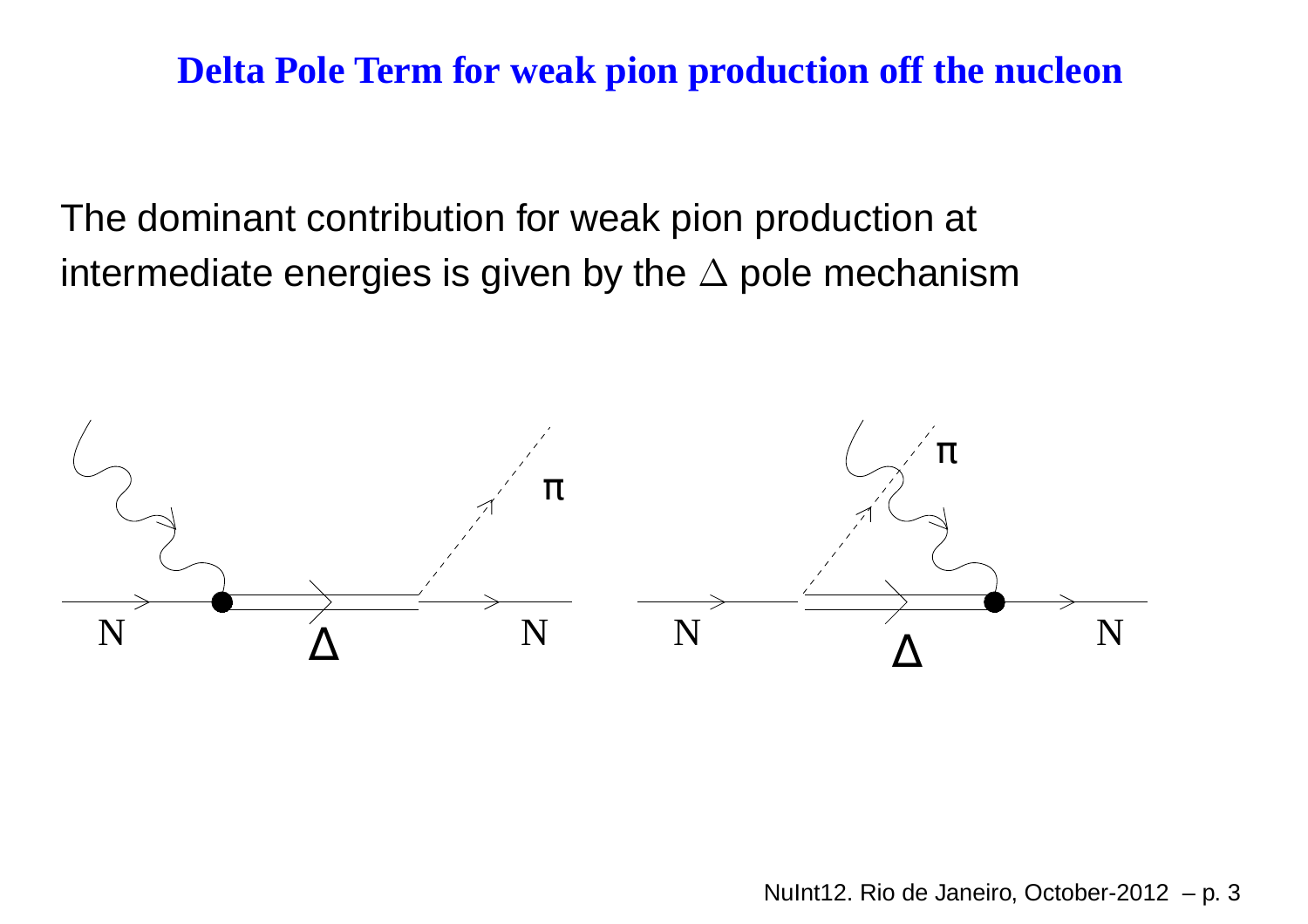# $N \rightarrow \Delta$  **weak** current **I**

$$
\langle \Delta^+; p_\Delta = p + q | j^\mu_{cc+}(0) | n; p \rangle = \cos \theta_C \bar{u}_\alpha(\vec{p}_\Delta) \Gamma^{\alpha \mu} (p, q) u(\vec{p})
$$

$$
\Gamma^{\alpha\mu}(p,q)
$$
\n
$$
= \left[\frac{C_3^V}{M} \left(g^{\alpha\mu}\dot{q} - q^{\alpha}\gamma^{\mu}\right) + \frac{C_4^V}{M^2} \left(g^{\alpha\mu}q \cdot p\Delta - q^{\alpha}p^{\mu}_{\Delta}\right) + \frac{C_5^V}{M^2} \left(g^{\alpha\mu}q \cdot p - q^{\alpha}p^{\mu}\right) + C_6^V g^{\mu\alpha}\right]\gamma_5
$$
\n
$$
+ \left[\frac{C_3^A}{M} \left(g^{\alpha\mu}\dot{q} - q^{\alpha}\gamma^{\mu}\right) + \frac{C_4^A}{M^2} \left(g^{\alpha\mu}q \cdot p\Delta - q^{\alpha}p^{\mu}_{\Delta}\right) + C_5^Ag^{\alpha\mu} + \frac{C_6^A}{M^2}q^{\mu}q^{\alpha}\right]
$$

NuInt12. Rio de Janeiro, October-2012 – p. 4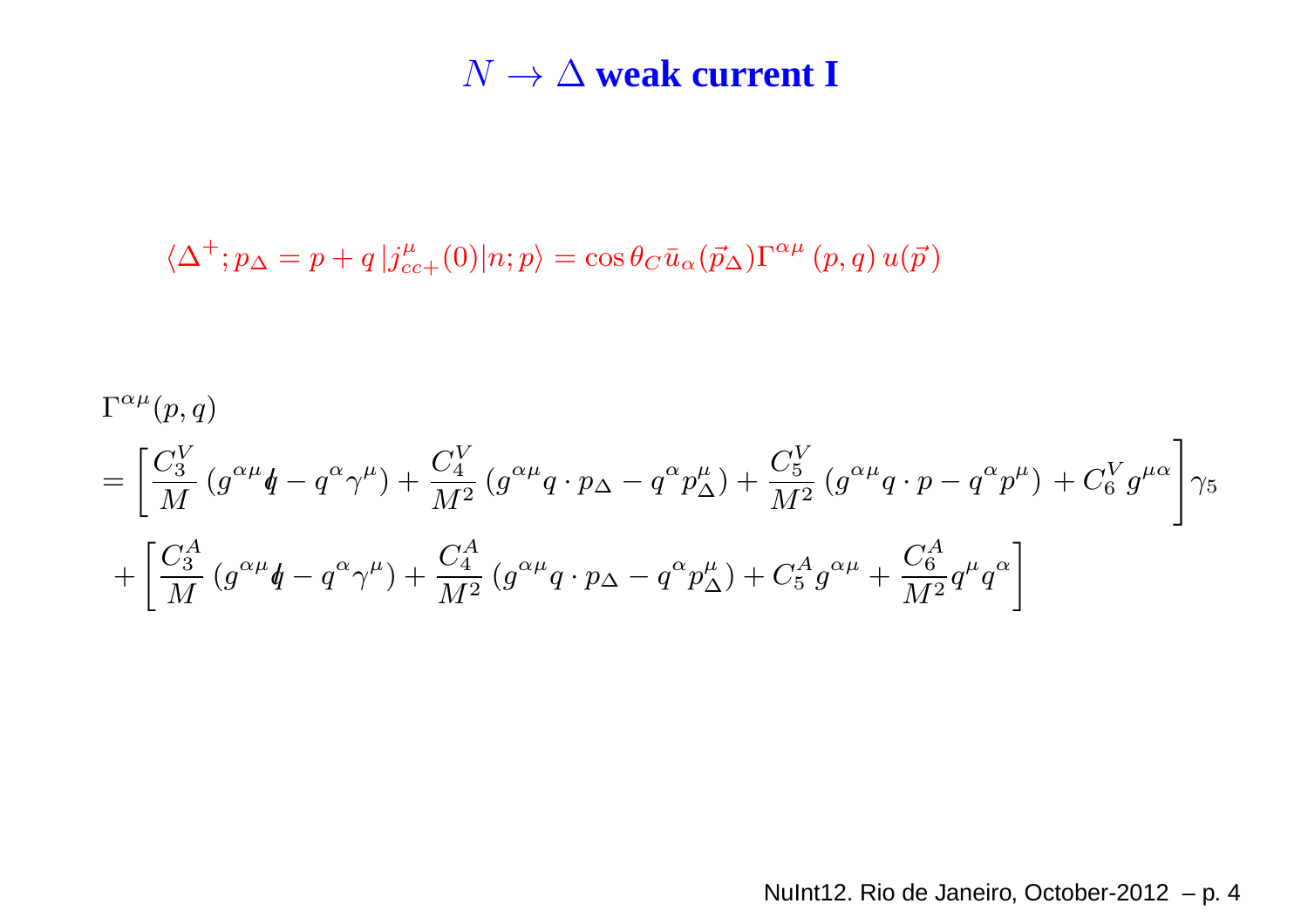# $N \rightarrow \Delta$  **weak** current **II**

Vector form factors: determined from the analysis of photo and electroproduction

[O. Lalakulich *et al.*, Phys. Rev. D74, 014009 (2006)]

$$
C_3^V = \frac{2.13}{(1 - q^2/M_V^2)^2} \cdot \frac{1}{1 - \frac{q^2}{4M_V^2}}, \qquad C_4^V = \frac{-1.51}{(1 - q^2/M_V^2)^2} \cdot \frac{1}{1 - \frac{q^2}{4M_V^2}},
$$
  

$$
C_5^V = \frac{0.48}{(1 - q^2/M_V^2)^2} \cdot \frac{1}{1 - \frac{q^2}{0.776M_V^2}}, \qquad C_6^V = 0 \ (CVC), \qquad M_V = 0.84 \text{ GeV}
$$

Axial form factors:

Use Adler's model  $C_4^A(q^2) = -\frac{C_5^A(q^2)}{4}, \qquad C_3^A(q^2) = 0$ and PCAC  $C_6^A(q^2) = C_5^A(q^2) \frac{M^2}{m_{\pi}^2 - q^2}$ 

and take (E.A. Paschos *et al.*, Phys. Rev. D69, 014013 (2004))

$$
C_5^A(q^2) = \frac{C_5^A(0)}{(1 - q^2/M_{A\Delta}^2)^2} \cdot \frac{1}{1 - \frac{q^2}{3M_{A\Delta}^2}}
$$

with  $C_5^A(0) = 1.2$  (as given by the off-diagonal GTR) and  $M_{A\Delta} = 1.05$  GeV.

#### NuInt12. Rio de Janeiro, October-2012 – p. <sup>5</sup>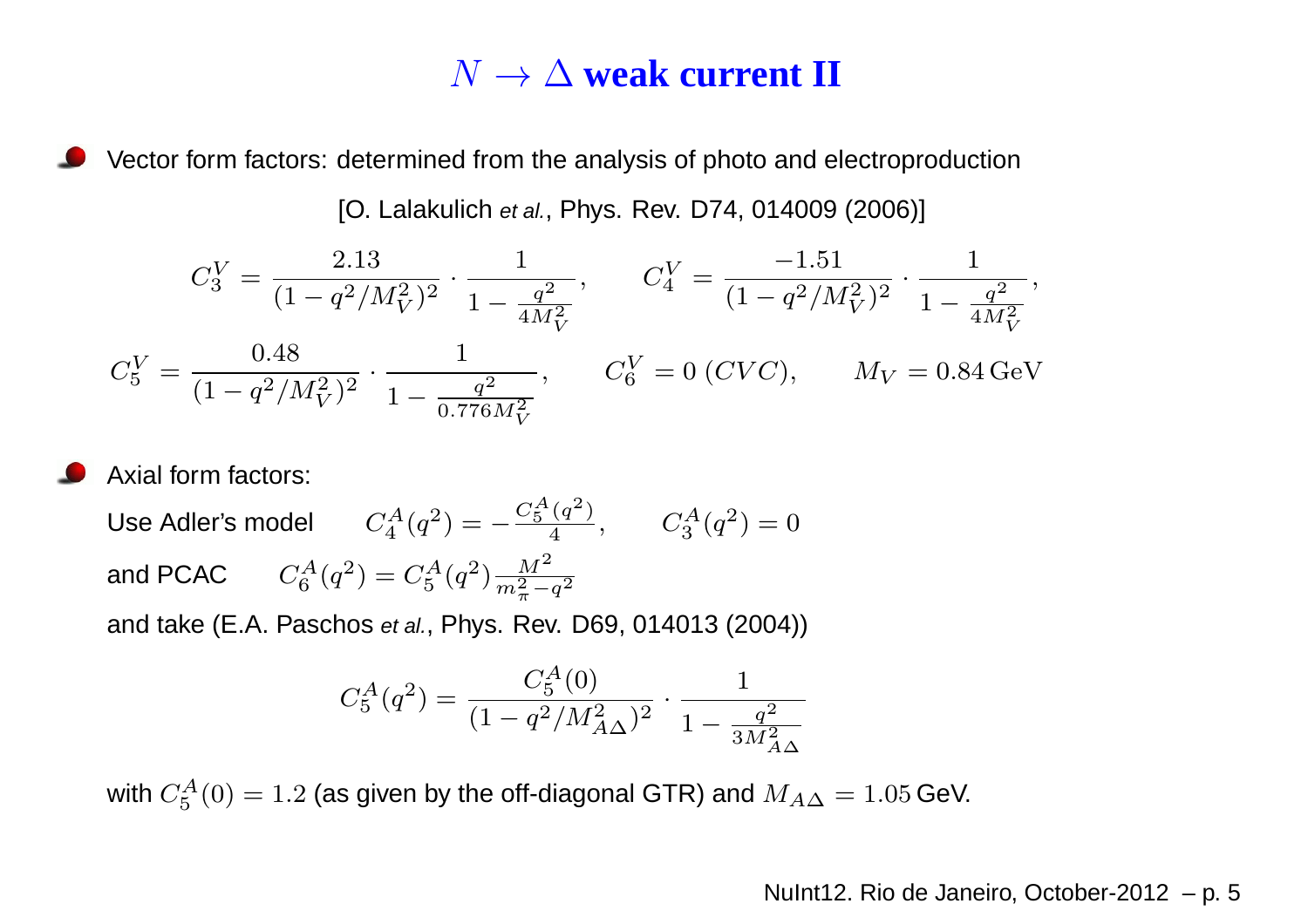# **Background Terms**

Our model in Phys. Rev. D 76, 033005 (2007) includes background terms required by chiral symmetry. To that purpose we use a SU(2) non-linear  $\sigma$  model Lagrangian.

- No freedom in coupling constants
- We supplement it with well known form factors

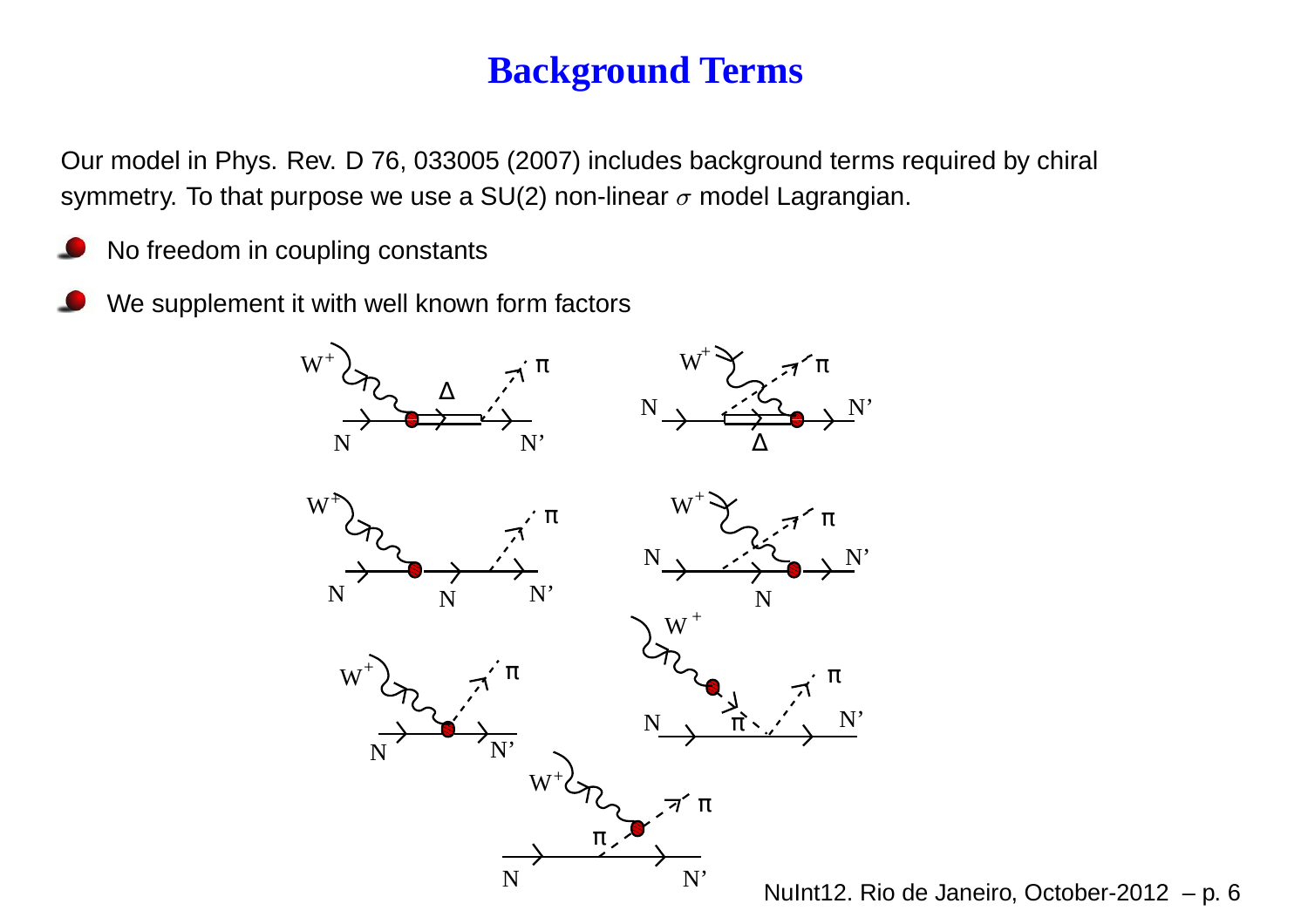# $\nu_\mu p \to \mu^-p\pi^+$  **reaction I**

Flux averaged  $q^2-$ differential  $\nu_\mu p \rightarrow$  $\rightarrow \mu^-p\pi^+$  cross section  $\int_{M+m_\pi}^{1.4\,\text{GeV}} dW \frac{d\,\overline{\sigma}_{\nu_\mu\mu^-}}{dq^2dW}$ 



ANL data seems to prefer  $C_5^A(0)$  values smaller than the one provided by the off-diagonal GTR

NuInt12. Rio de Janeiro, October-2012 – p. 7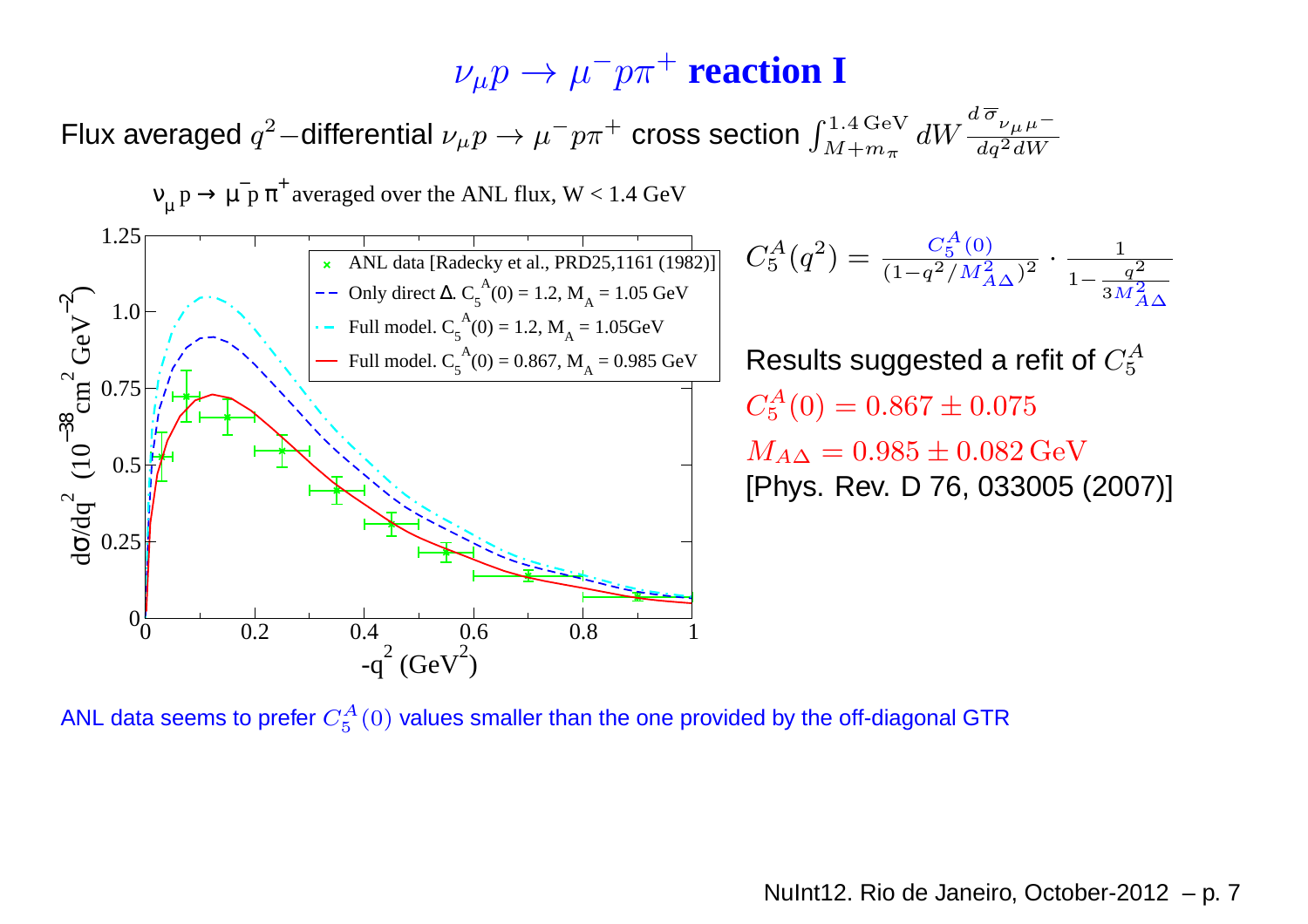$\nu_\mu p \to \mu^-p\pi^+$  **reaction**  ${\bf H}$ 



BNL data [T. Kitagaki et al., Phys. Rev. D34, 2554 (1986) ]

Note BNL data prefers  $C_5^A(0) = 1.2$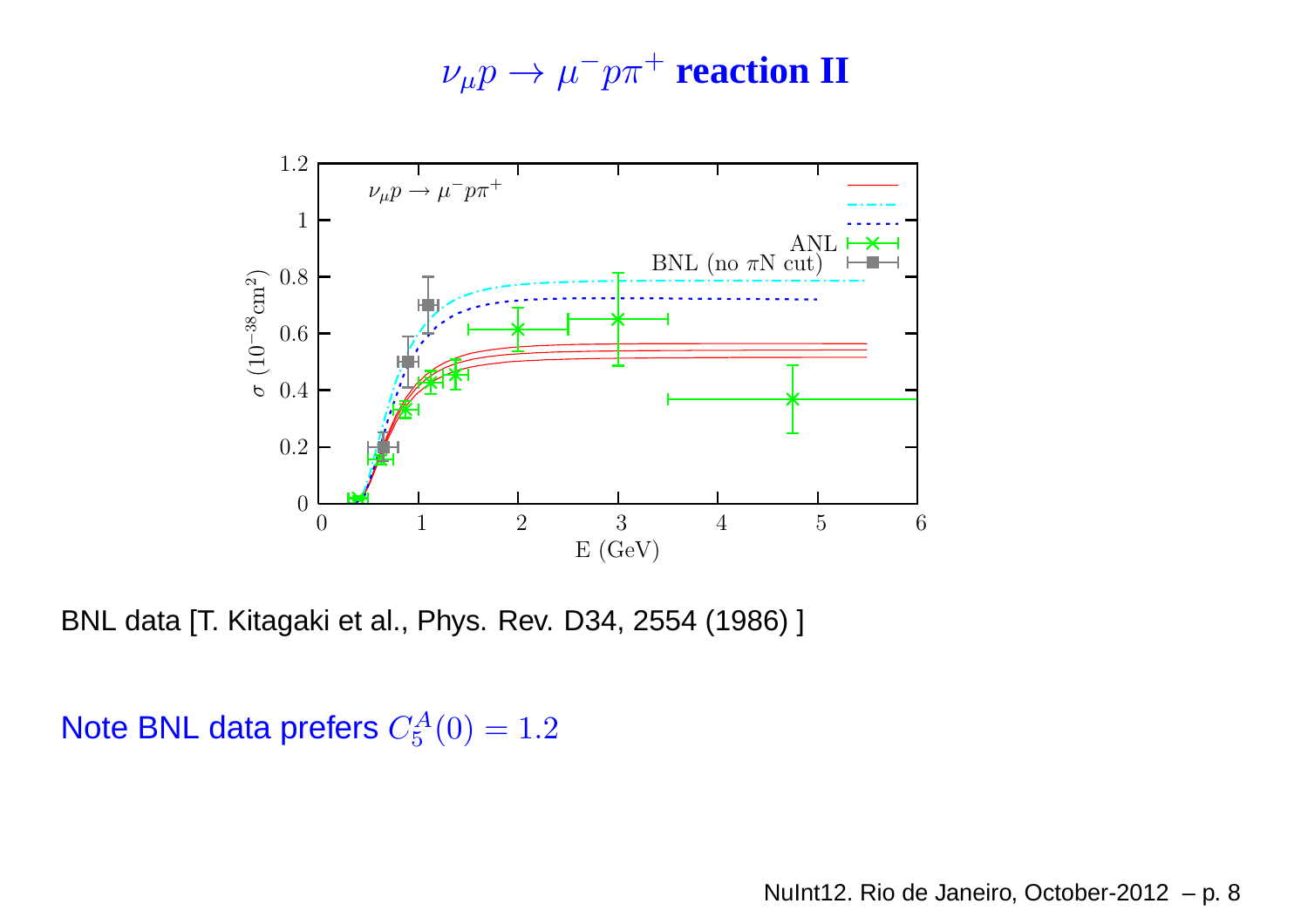#### **How to reconcile ANL & BNL data and still have**  $C_5^A$ 5 $_{5}^{\prime A}(0)\approx 1.2$

K.M. Graczyk et al. [Phys. Rev. D 80, 093001 (2009)]

- ANL and BNL data were measured in deuterium
	- Deuteron effects were estimated by L. Alvarez-Ruso et al [Phys. Rev. C 59, 3386 $\bullet$ (1999)] to reduce the cross section by 5-10% .
- Large uncertainties in the neutrino flux normalization, 10% for BNL data and 20% forANL data.

They made <sup>a</sup> combined fit to both ANL&BNL data, assuming that only the∆ mechanism contributed, including deuteron effects, and treating flux uncertainties as systematic errors. They found

> $C^A_\varepsilon$  $J_5^A(0) = 1.19 \pm 0.08, \qquad M_{A\Delta} = 0.94 \pm 0.03 \,\text{GeV}$

for a pure dipole parameterization for  $C_5^A$  A very good agreement with the off-diagonal GTR is found!  $^A_5(q^2$  $^{2}).$ 

No background terms included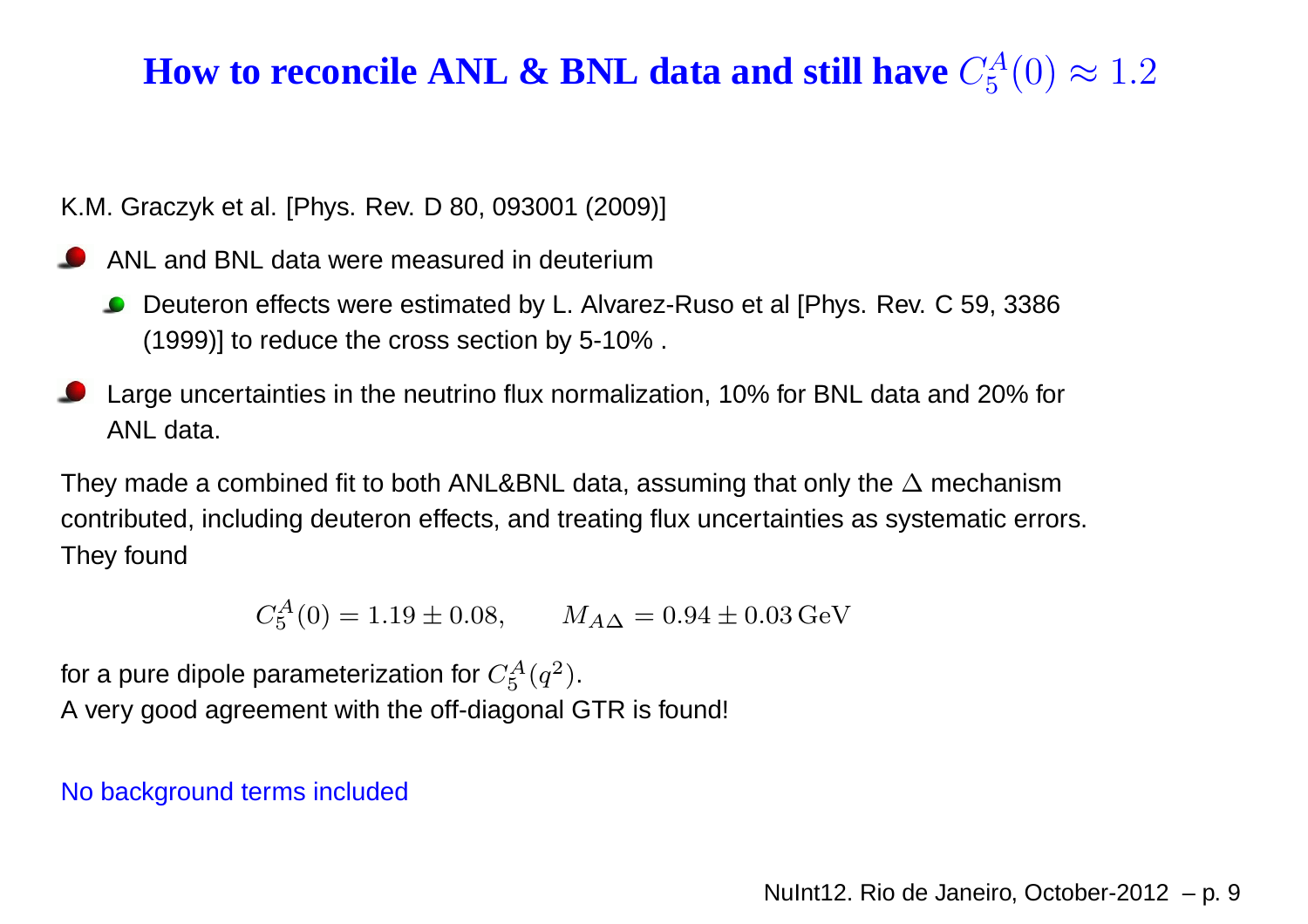### **Background terms included**

In our work in Phys. Rev. D 81, 085046 (2010) we included background terms in <sup>a</sup>combined fit to ANL & BNL data that took into account deuteron effects and fluxnormalization uncertainties.

We used a simpler dipole parameterization for  $C_5^A$  $\binom{A}{5}$  $\left(q^2\right)$  $^{2})$ 

$$
C_5^A(q^2) = \frac{C_5^A(0)}{\left(1-q^2/M_{A\Delta}^2\right)^2}
$$

Using Adler's constraints we got

 $C^A_{\bf \bar{5}}$ 5 $M_{A\Delta}^{A}(0) = 1.00 \pm 0.11, \qquad M_{A\Delta} = 0.93 \pm 0.07 \,\mathrm{GeV}$ 

 $C^A_{\bf \bar{5}}$  $\mathcal{L}_5^{A}(0)$  compatible with its GTR value at the  $2\sigma$  level.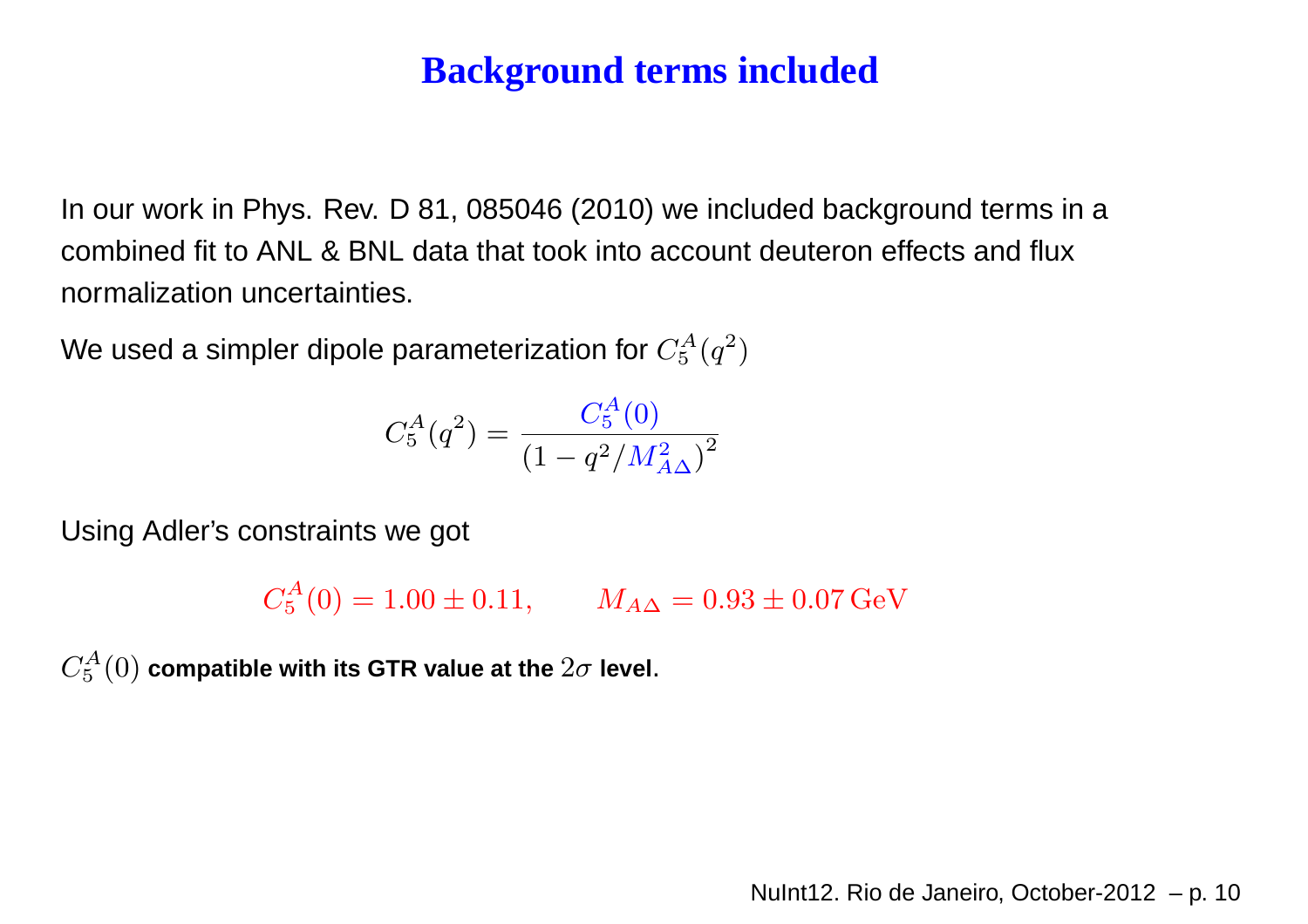#### **Comparison with ANL & BNL data**



68% confidence level bands are shown.

The total experimental errors shown contain flux uncertainties that are considered as systematic errorsand have been added in quadratures to the statistical ones.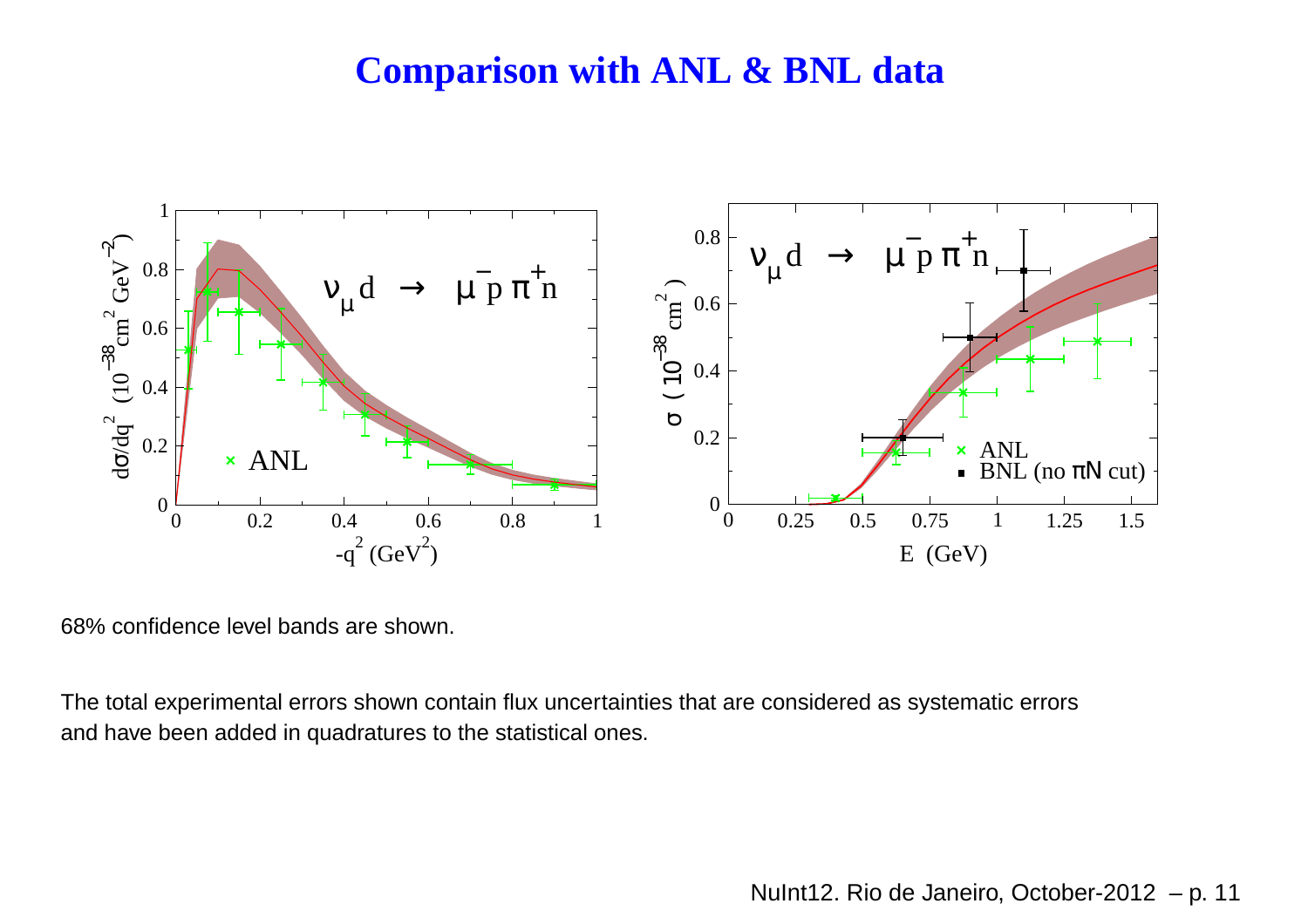## **Implications for coherent pion production I**

Coherent pion production is a low  $q^2$  process which is dominated by the  $\Delta$  mechanism and<br>'' thus very sensitive to  $C_5^A$  $l_{5}^{A}(0)$ 



Central values for cross sections increased by 23-30% compared to our former results[Essentially by a factor (  $C_5^A$  $\binom{A}{5}(0)$  $\big|_{new}$  /  $C_5^A$  $\binom{A}{5}(0)$  $\big|_{former}$ )<sup>2</sup> = (1/0.867)<sup>2</sup> = 1.33]

J.E. Amaro et al, Phys. Rev. D 79, 013002 (2009)E. Hernández et al., Phys. Rev. D 82, 077303 (2010)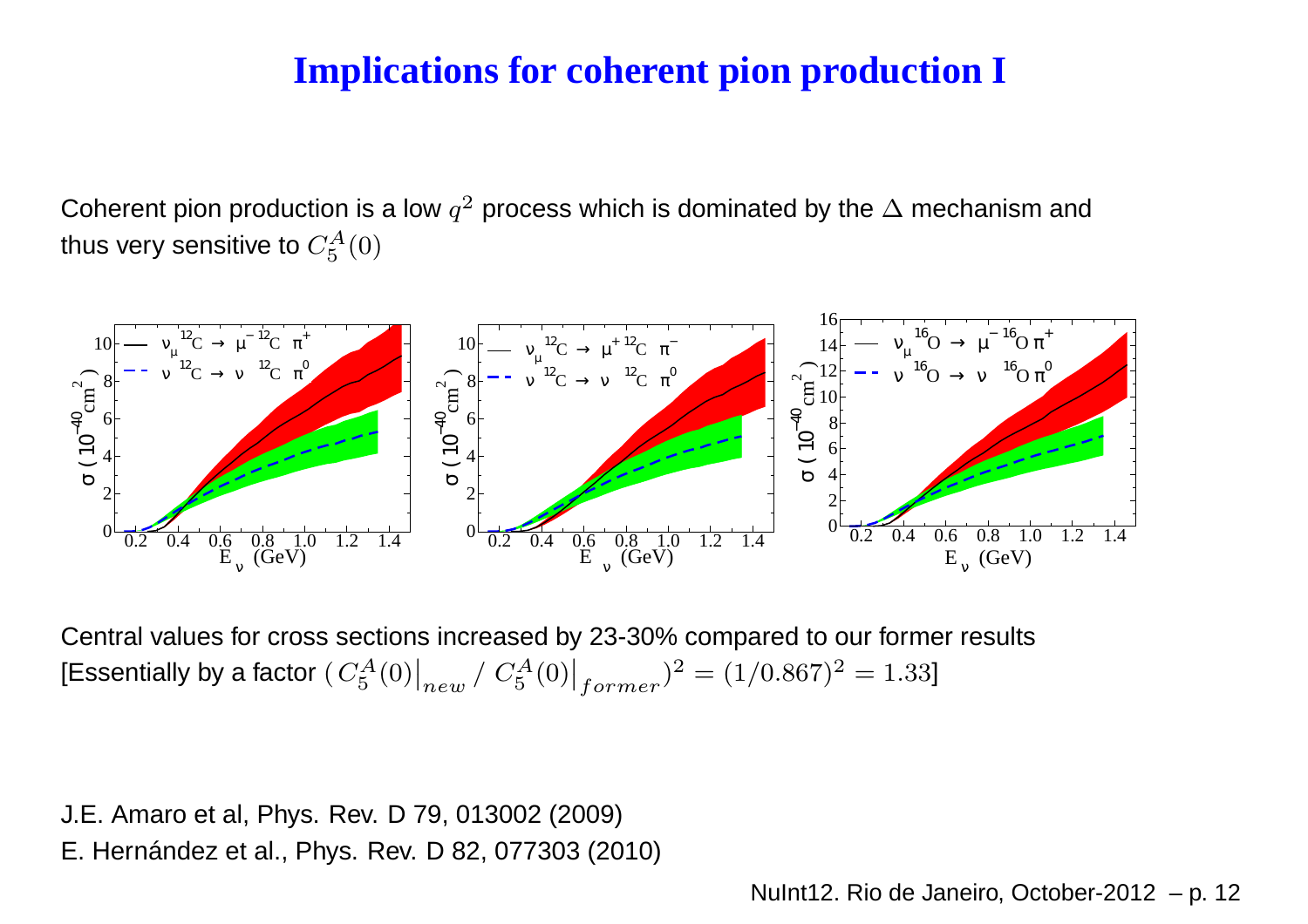# **Implications for coherent pion production II**

| <b>Reaction</b>           | <b>Flux</b>      | $\bar{\sigma}$                | $\sigma_{\rm exp}$            | $E_{\rm max}$ | $\int dE \phi(E) \sigma(E)$   | $\int dE \phi(E)$ |
|---------------------------|------------------|-------------------------------|-------------------------------|---------------|-------------------------------|-------------------|
|                           |                  | $[10^{-40}$ cm <sup>2</sup> ] | $[10^{-40}$ cm <sup>2</sup> ] | [GeV]         | $[10^{-40}$ cm <sup>2</sup> ] |                   |
| CC $\nu_{\mu}^{12}$ C     | K <sub>2</sub> K | $6.1 \pm 1.3$                 | $< 7.7$ [1]                   | 1.80          | $5.0 \pm 1.0$                 | 0.82              |
| CC $\nu_{\mu}^{12}C$      | <b>MiniBooNE</b> | $3.8 \pm 0.8$                 |                               | 1.45          | $3.5 \pm 0.7$                 | 0.93              |
| NC $\nu_{\mu}^{12}C$      | <b>MiniBooNE</b> | $2.6 \pm 0.5$                 | $7.7 \pm 1.6 \pm 3.6$ [2]     | 1.34          | $2.2 \pm 0.5$                 | 0.89              |
| CC $\nu_{\mu}^{12}$ C     | T <sub>2</sub> K | $3.2 \pm 0.6$                 |                               | 1.45          | $2.9 \pm 0.6$                 | 0.91              |
| NC $\nu_{\mu}^{12}$ C     | T <sub>2</sub> K | $2.3 \pm 0.5$                 |                               | 1.34          | $2.1 \pm 0.5$                 | 0.90              |
| CC $\nu_{\mu}^{16}$ O     | T <sub>2</sub> K | $3.8 \pm 0.8$                 |                               | 1.45          | $3.4 \pm 0.7$                 | 0.91              |
| NC $\nu_{\mu}^{16}$ O     | T <sub>2</sub> K | $2.9 \pm 0.6$                 |                               | 1.35          | $2.6 \pm 0.6$                 | 0.90              |
| CC $\bar{\nu}_\mu^{12}$ C | T <sub>2</sub> K | $2.6 \pm 0.6$                 |                               | 1.45          | $1.8 \pm 0.4$                 | 0.67              |
| NC $\bar{\nu}_\mu^{12}$ C | T <sub>2</sub> K | $2.0 \pm 0.4$                 |                               | 1.34          | $1.3 \pm 0.3$                 | 0.64              |

For CC K2K the experimental threshold  $|\vec{k}_{\mu}| > 450\,\text{MeV}$  is considered

[1] M. Hasegawa et al. [K2K Collaboration], Phys. Rev. Lett. **<sup>95</sup>**, <sup>252301</sup> (2005) [2] J.L. Raaf, FERMILAB-THESIS-2007-20 (2005) (<mark>NOT</mark> an official number by the MiniBooNE Collaboration)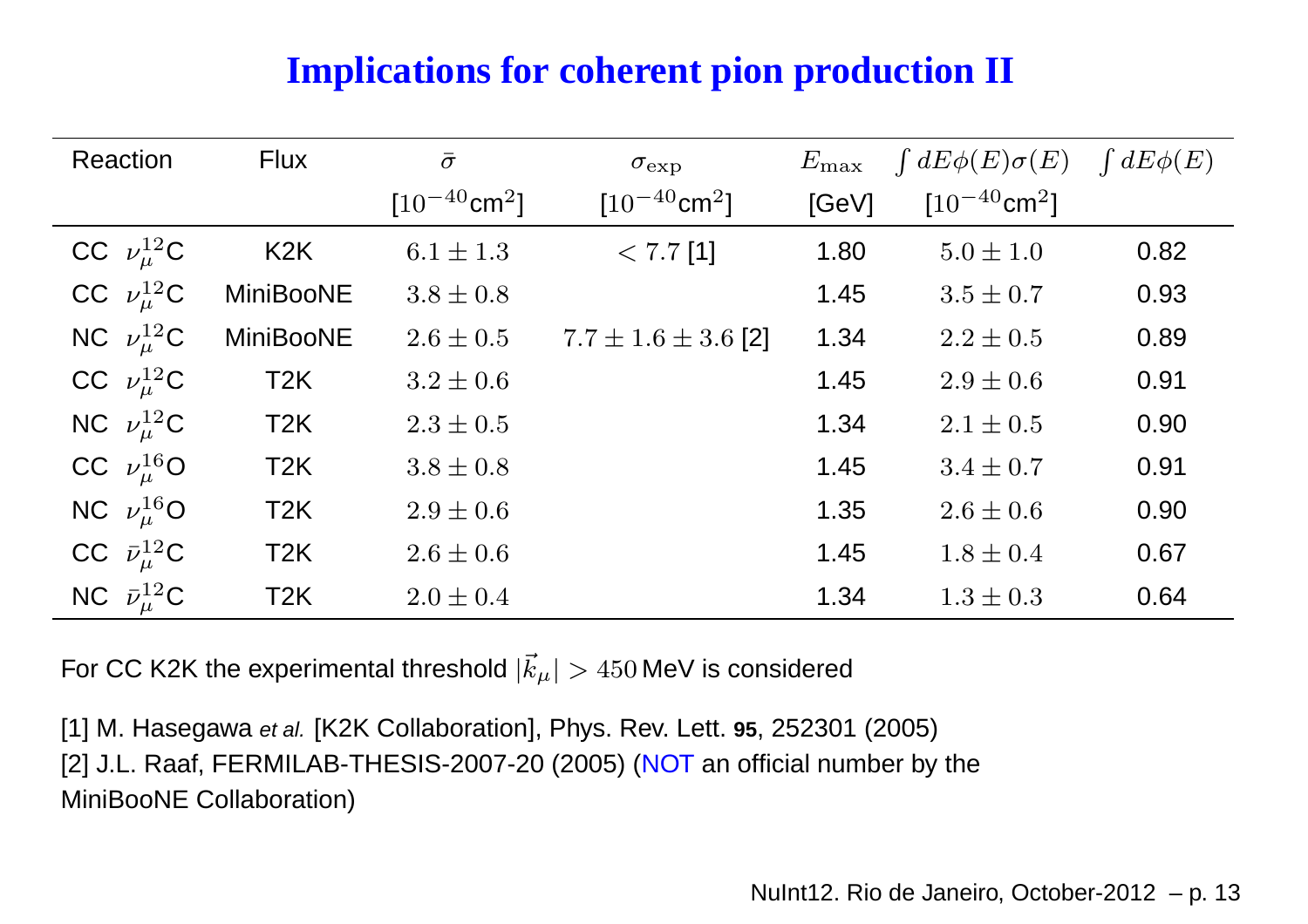#### **Coherent NC/CC ratio and the SciBooNE** $\sigma$ (CCcoh π $\frac{\sigma({\rm CCcoh}\pi^+)}{\sigma({\rm NCcoh}\pi^0)}$ **ratio**



We get

$$
\left. \frac{\sigma(\text{CCcoh}\pi^+)}{\sigma(\text{NCcoh}\pi^0)} \right|_{0.8\text{GeV}} = 1.45 \pm 0.03
$$

to be compared with the value reported by the SciBooNE Collaboration [Y. Kurimoto et al., Phys. Rev. D 81,111102 (2010)]

$$
\left. \frac{\sigma(\text{CCcoh}\pi^+)}{\sigma(\text{NCcoh}\pi^0)} \right|_{\text{SciBooNE}} = 0.14^{+0.30}_{-0.28}
$$

For isoscalar nuclei, neglecting vector current contributions and lepton mass effects, isospinsymmetry predicts  $\frac{\sigma({\rm CCcoh})}{\sigma({\rm NCcoh})}$ π $\frac{\sigma({\rm CCcoh}\pi^+)}{\sigma({\rm NCcoh}\pi^0)}=2$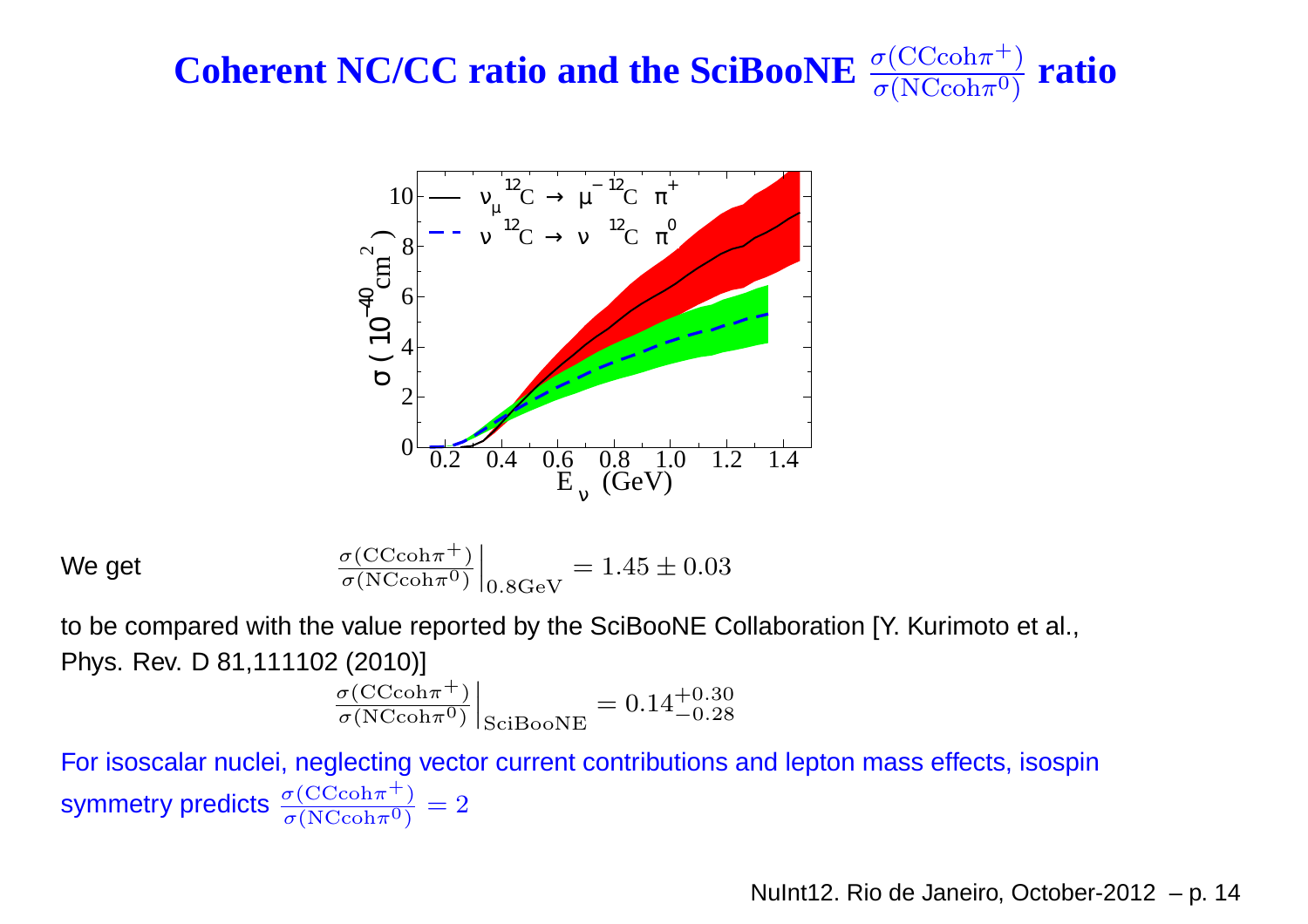#### **Other resonances**

In order to go to higher neutrino energies, we include in our model the  $D_{13}(1520)$  resonance (isospin 1/2, spin 3/2) that, apart from the  $\Delta$ , gives the most important contribution [T. Leitner et al., Phys. Rev. C 79, 034601 (2009)]



We adjust the  $\pi NN^*$  coupling to the  $N^* \to N\pi$  width and get  $g_D = 20$  GeV $^{-1}$ . GTR then fixes the<br>value  $C^A(0) = -2.1$  for the  $W^+ n \to N^{*+}$  transition value  $C_5^A(0) = -2.1$  for the  $W^+ n \to N^{*+}$  transition.

For the axial form factors we take [O. Lalakulich *et al.*, Phys. Rev. D74, 014009 (2006)]

$$
C_3^A = C_4^A = 0, \ \ C_5^A = \frac{-2.1}{(1 - q^2/M_A^2)^2}, \ \ C_6^A(q^2) = C_5^A(q^2) \frac{M^2}{m_\pi^2 - q^2}, \ \ M_A = 1 \,\text{GeV}
$$

while for vectors we fit to form factor results in T. Leitner's thesis to get

$$
C_3^V = \frac{-2.98}{[1 - q^2/(1.4M_V^2)]^2}, \ \ C_4^V = \frac{4.21/D_V}{1 - q^2/(3.7M_V^2)}, \ \ C_5^V = \frac{-3.13/D_V}{1 - q^2/(0.42M_V^2)}, \ \ C_6^V = 0
$$

with  $M_V = 0.84$  GeV and  $D_V = (1 - q^2/M_V^2)^2$ 

The inclusion of the  $D_{13}(1520)$  does not affect the initial fit of the  $\Delta$  form factors

Having  $I=1/2$ , it does not contribute to the  $\nu_{\mu}p\rightarrow\mu^{-}p\pi^{+}$  channel

NuInt12. Rio de Janeiro, October-2012 – p. 15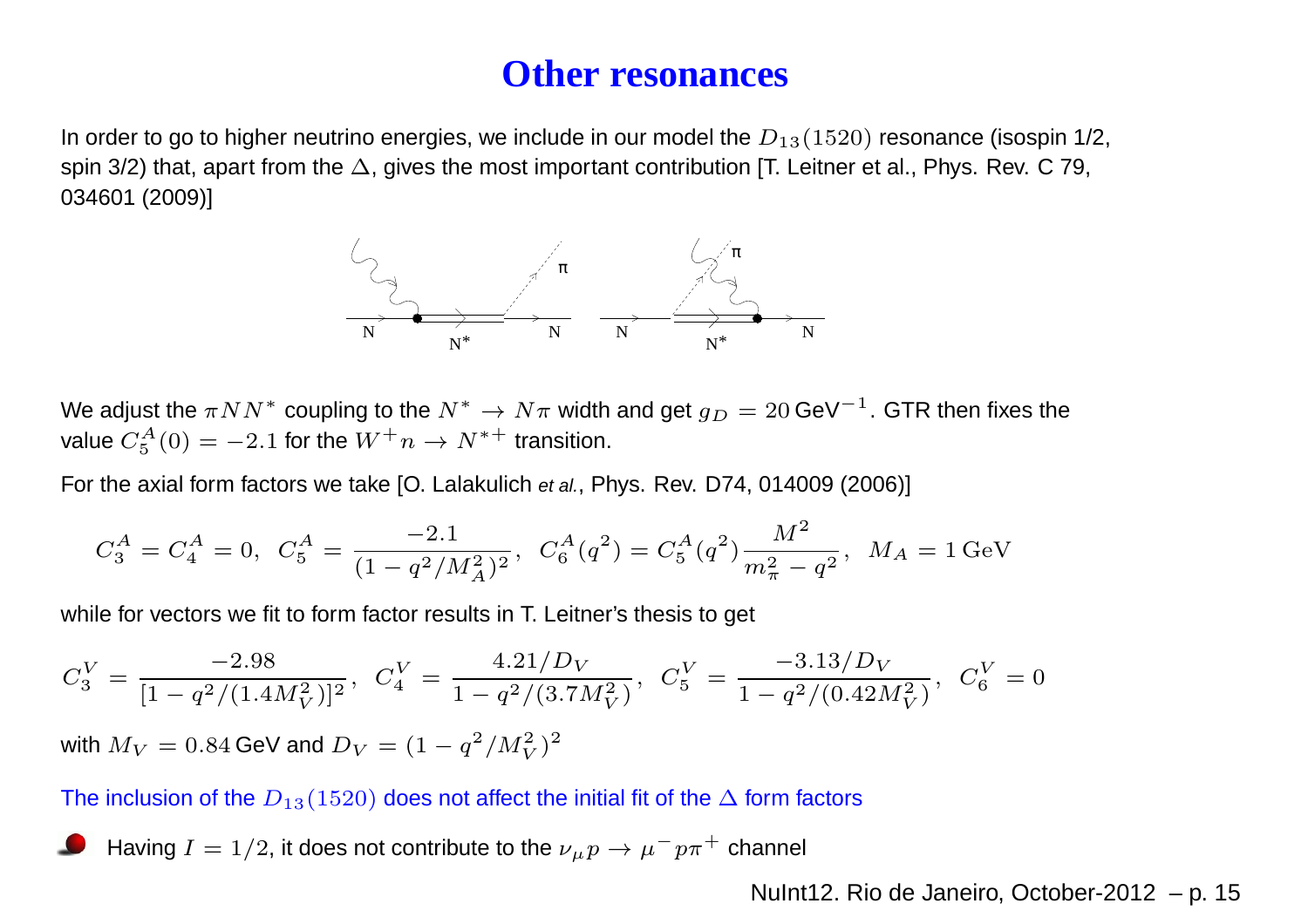#### **Incoherent one-pion production in nuclei.**

Our starting point is the differential cross section at the nucleon level. For instance for CCprocesses and massless neutrinos we have

$$
\frac{d\sigma(\nu N \to l^-N^\prime\pi)}{d\cos\theta_\pi dE_\pi} = 2\pi \frac{G_F^2}{4\pi^2} \frac{|\vec{k}_\pi|}{|\vec{k}|} \frac{1}{4E_N} \frac{1}{(2\pi)^3} \int d\Omega^\prime dE^\prime |\vec{k}^\prime| \frac{1}{2E_{N^\prime}} \delta(E_N + q^0 - E_\pi - E_{N^\prime}) \mathcal{L}_{\mu\sigma} \mathcal{W}^{\mu\sigma}
$$

with

$$
q = k - k', E_{N'} = \sqrt{M^2 + (\vec{p}_N + \vec{q} - \vec{k}_\pi)^2}
$$

$$
\mathcal{L}_{\mu\sigma} = k_\mu k'_\sigma + k_\sigma k'_\mu - k \cdot k' g_{\mu\sigma} + i \epsilon_{\mu\sigma\alpha\beta} k'^\alpha k^\beta
$$

$$
W^{\mu\sigma}(p_N, q, k_\pi) = \overline{\sum_{\text{spins}}} \left\langle N' \pi | j^\mu_{CC}(0) | N \right\rangle \left\langle N' \pi | j^\sigma_{CC}(0) | N \right\rangle^*
$$

For incoherent production on a nucleus we have to sum over all nucleons in the nucleus.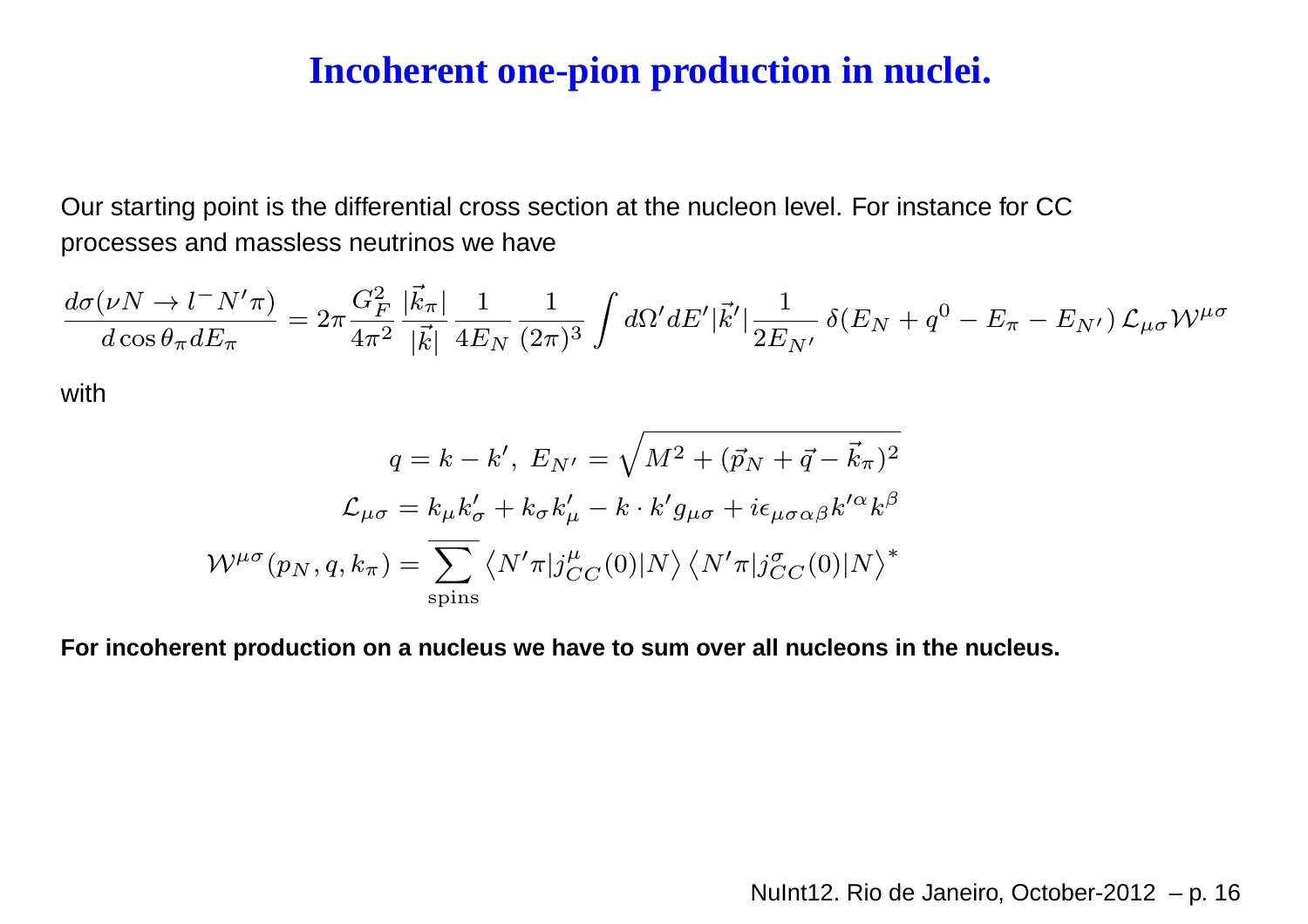#### **Incoherent one-pion production in nuclei.**

We assume the nucleus can be described by its density and we shall use the local density approximationThe cross section at the nucleus level for initial pion production (prior to any FSI) is then

$$
\frac{d\sigma}{d\cos\theta_{\pi}dE_{\pi}} = \int d^3r \sum_{N=n,p} 2\int \frac{d^3p_N}{(2\pi)^3} \ \theta(E_F^N(r) - E_N) \ \theta(E_N + q^0 - E_{\pi} - E_F^{N'}(r)) \frac{d\sigma(\nu N \to l^-N'\pi)}{d\cos\theta_{\pi}dE_{\pi}}
$$

To compare with experiment, we have to convolute it with the neutrino flux  $\Phi(|\vec{k}|)$ 

$$
\frac{d\sigma}{d\cos\theta_{\pi} dE_{\pi}} = \int d|\vec{k}| \Phi(|\vec{k}|) 4\pi \int dr r^2 \sum_{N=n,p} 2 \int \frac{d^3 p_N}{(2\pi)^3} \theta(E_F^N(r) - E_N) \theta(E_N + q^0 - E_{\pi} - E_F^{N'}(r))
$$

$$
\times \frac{d\sigma(\nu N \to l^- N' \pi)}{d\cos\theta_{\pi} dE_{\pi}}
$$

From there we obtain

$$
\frac{d\sigma}{d|\vec{k}| dr d\cos\theta_{\pi} dE_{\pi}} = \Phi(|\vec{k}|) 4\pi r^2 \sum_{N=n,p} 2 \int \frac{d^3p_N}{(2\pi)^3} \theta(E_F^N(r) - E_N) \theta(E_N + q^0 - E_{\pi} - E_F^{N'}(r)) \frac{d\sigma(\nu N \to l^- N'\pi)}{d\cos\theta_{\pi} dE_{\pi}}
$$

What else is left to do?

- Medium effects in the production process.
- Final state interaction of the outgoing pion.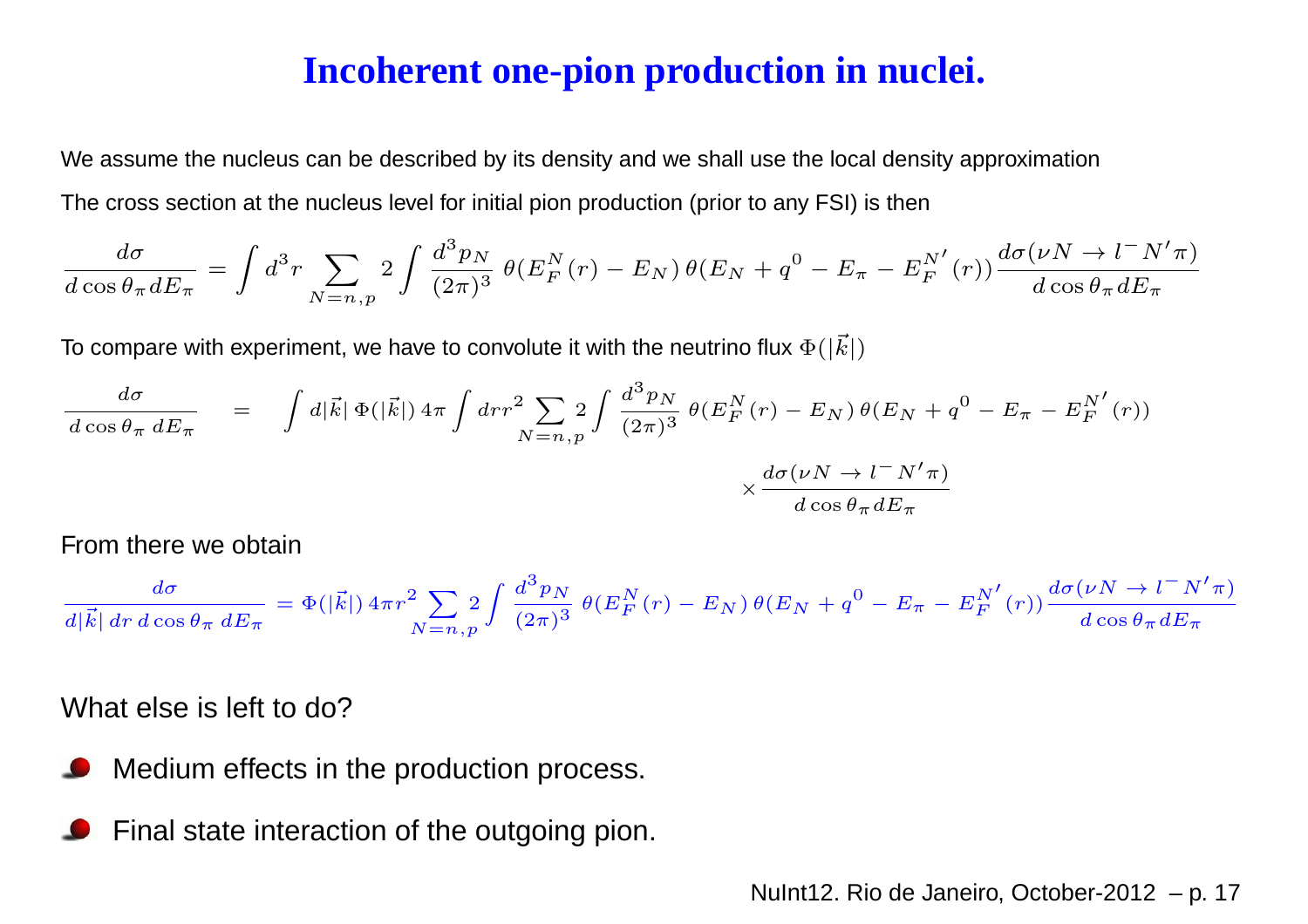#### **Incoherent one-pion production in nuclei.**

Prior to that, there is an approximation in the evaluation of  $\frac{d\sigma}{d|\vec{k}| \, dr \, d\cos\theta_\pi \, dE_\pi}$ .

Doing the  $d^3p_N$  integral first we have (We define  $Q=q-k_\pi$  and refer the angles to the  $\vec{Q}$  axis)  $\frac{3}{2}p_N$  integral first we have (We define  $Q=q-k_\pi$  $_\pi$  and refer the nucleon polar

$$
\int_{-1}^{1} d\cos\theta_N \int_0^{2\pi} d\varphi_N \int_M^{\infty} |\vec{p}_N| E_N dE_N \theta(E_F^N - E_N) \theta(E_N + Q^0 - E_F^{N'})
$$
  

$$
\times \frac{1}{E_N E_{N'}} \delta(E_N + Q^0 - E_{N'}) \mathcal{W}^{\mu\sigma}(p_N, q, k_\pi)
$$
  

$$
= \frac{\theta(-Q^2)\theta(Q^0)\theta(E_F^N - \mathcal{E})}{|\vec{Q}|} \int_0^{2\pi} d\varphi_N \int_{\mathcal{E}}^{E_F^N} dE_N \mathcal{W}^{\mu\sigma}(p_N, q, k_\pi)|_{\cos\theta_N^0}
$$

where

$$
\cos \theta_N^0 = \frac{Q^2 + 2E_N Q^0}{2|\vec{p}_N||\vec{Q}|}, \ E' = \frac{-Q^0 + |\vec{Q}| \sqrt{1 - 4M^2/Q^2}}{2}, \ \mathcal{E} = \max\{M, E_F^{N'} - Q^0, E'\}
$$

Taking an average  $\tilde{\varphi}_N$  $_N$ ,  $\tilde{E}$  $N_N$  and the corresponding value for  $\cos\theta_N^0$  $\,N$  $_{N}^{0}$  in  $\ \mathcal{W}^{\mu \sigma}(p_{N},q,k_{\pi})$  we have

$$
\approx 2\pi \frac{(E_F^N - \mathcal{E})\mathcal{W}^{\mu\sigma}(\tilde{p}_N, q, k_\pi)}{|\vec{Q}|} \theta(-Q^2)\theta(Q_0)\,\theta(E_F^N - \mathcal{E})
$$

n r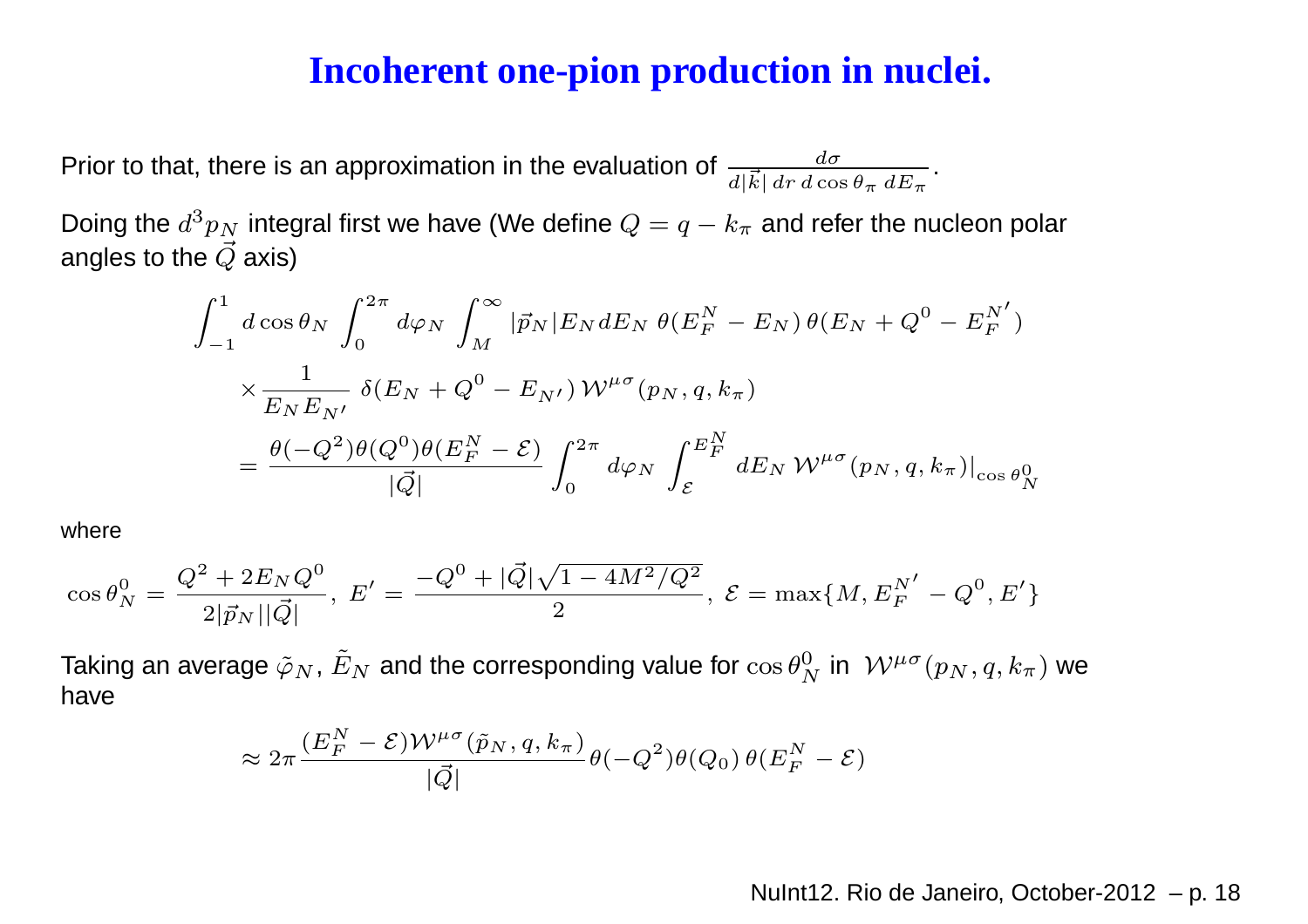#### **Incoherent one-pion production in nuclei. Medium corrections**

 $\Delta$  properties are strongly modified in the nuclear medium.

Its imaginary part is modified due

- Pauli blocking of the final nucleon affects the free width.
- In medium modification of the pionic decay width others than Pauli blocking
- Absorption processes  $\Delta N\to NN$  and  $\Delta NN\to NNN.$

We thus modify the  $\Delta$  propagator of the direct  $\Delta$  contribution approximating

$$
\frac{1}{p_\Delta^2 - M_\Delta^2 + i M_\Delta \Gamma_\Delta} \approx \frac{1}{\sqrt{p_\Delta^2 + M_\Delta}} \frac{1}{\sqrt{p_\Delta^2 - M_\Delta + i \Gamma_\Delta/2}}
$$

and substituting

$$
\frac{\Gamma_{\Delta}}{2} \rightarrow \frac{\Gamma_{\Delta}^{\text{Pauli}}}{2} - \text{Im} \,\Sigma_{\Delta}
$$

while keeping  $M_\Delta$  in the particle propagator unchanged.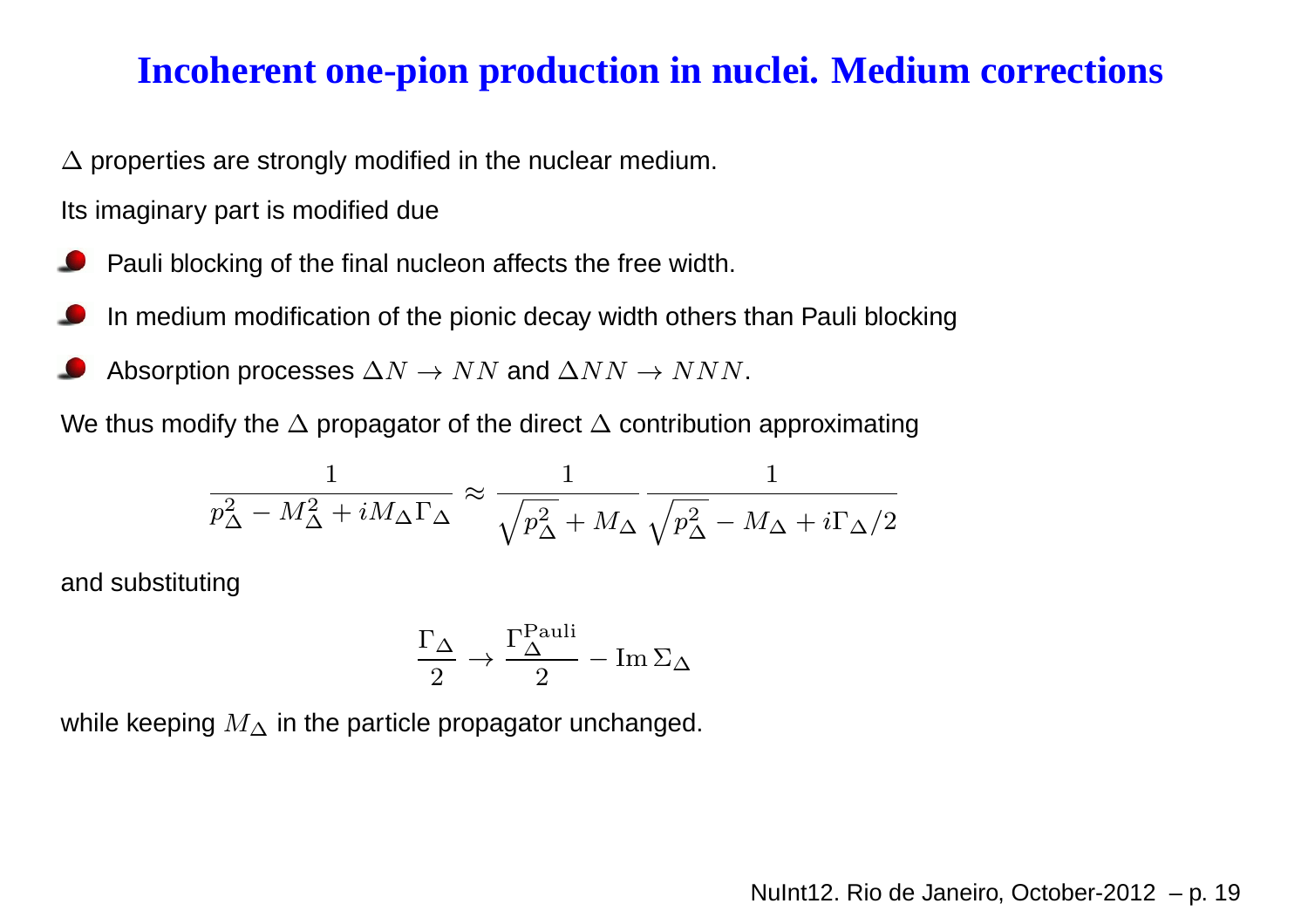### **Incoherent one-pion production in nuclei. Medium corrections**

The evaluation of Im  $\Sigma_\Delta$  was done by E. Oset and L.L. Salcedo [Nucl. Phys. A 468, 631<br>′4097`` (1987)].

The imaginary part can be parameterized as

$$
-\mathrm{Im}\,\Sigma_{\Delta}=C_Q\left(\frac{\rho}{\rho_0}\right)^{\alpha}+C_{A2}\left(\frac{\rho}{\rho_0}\right)^{\beta}+C_{A3}\left(\frac{\rho}{\rho_0}\right)^{\gamma}
$$

The  $C_Q$  term corrects the pion production in the medium.

- The  $C_{A2}$  term gives rise to  $W$  absorption by two nucleons  $W^*NN\to NN.$
- The  $C_{A3}$  term gives rise to  $W$  absorption by three nucleons  $W^*NNN \rightarrow NNN.$

Not only the∆ propagator is modified, but we have <sup>a</sup> new contribution to pion production, corresponding to the  $C_Q$  piece, that have to be added incoherently.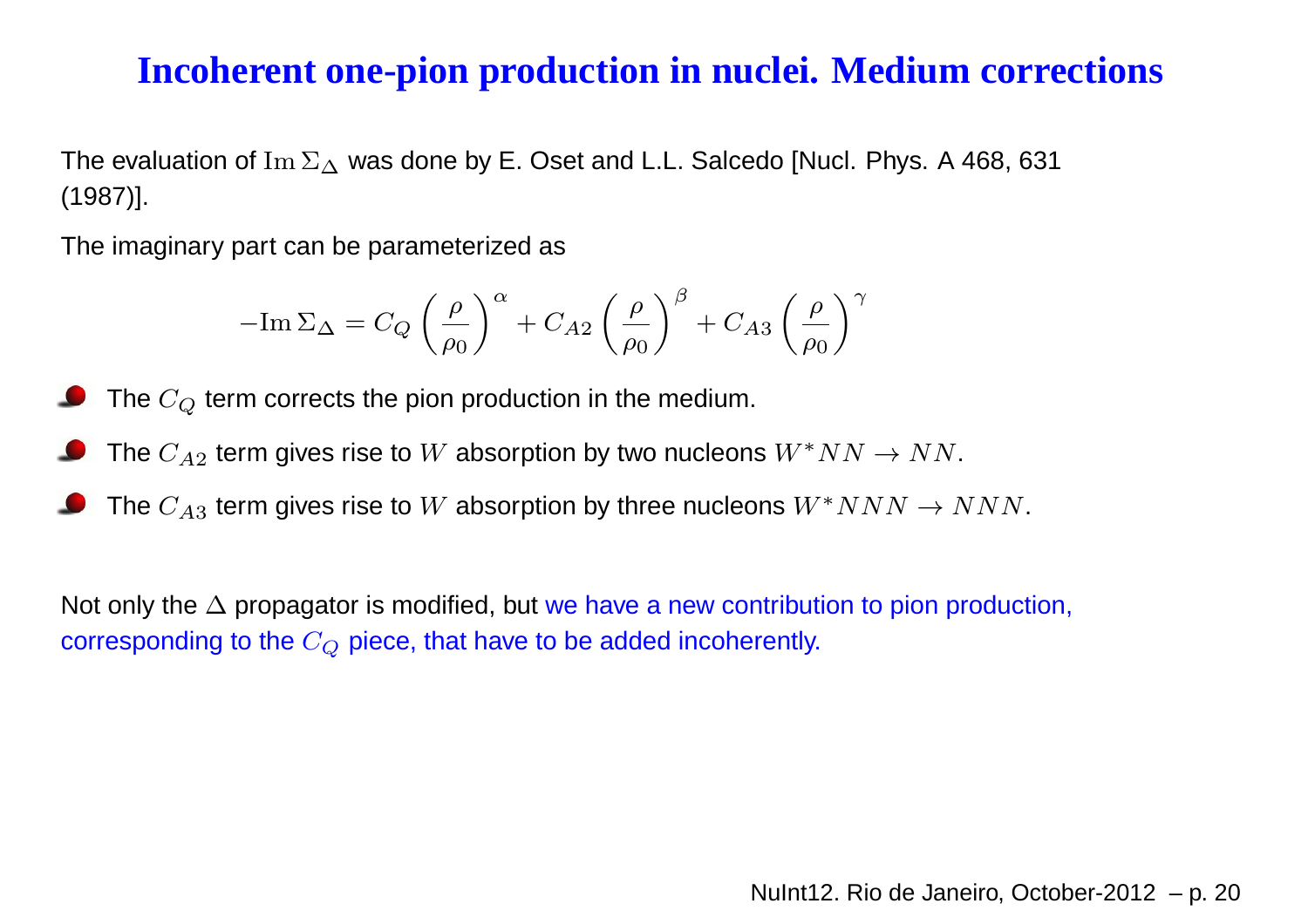## **Incoherent one-pion production in nuclei. Final state interaction**

Once the pions are produced, we follow their path on its way out of the nucleus.

We use, with slight modifications, the model of L.L. Salcedo et al. [Nuc. Phys. A484, <sup>557</sup>(1988)]

- P-wave and S-wave pion absorption.
- P-wave (mediated by  $\Delta$  production) quasielastic scattering on a nucleon.
	- Pions change energy and direction.  $\bullet$
	- **Pions could change charge.**
- Pion propagate on straight lines in between collisions.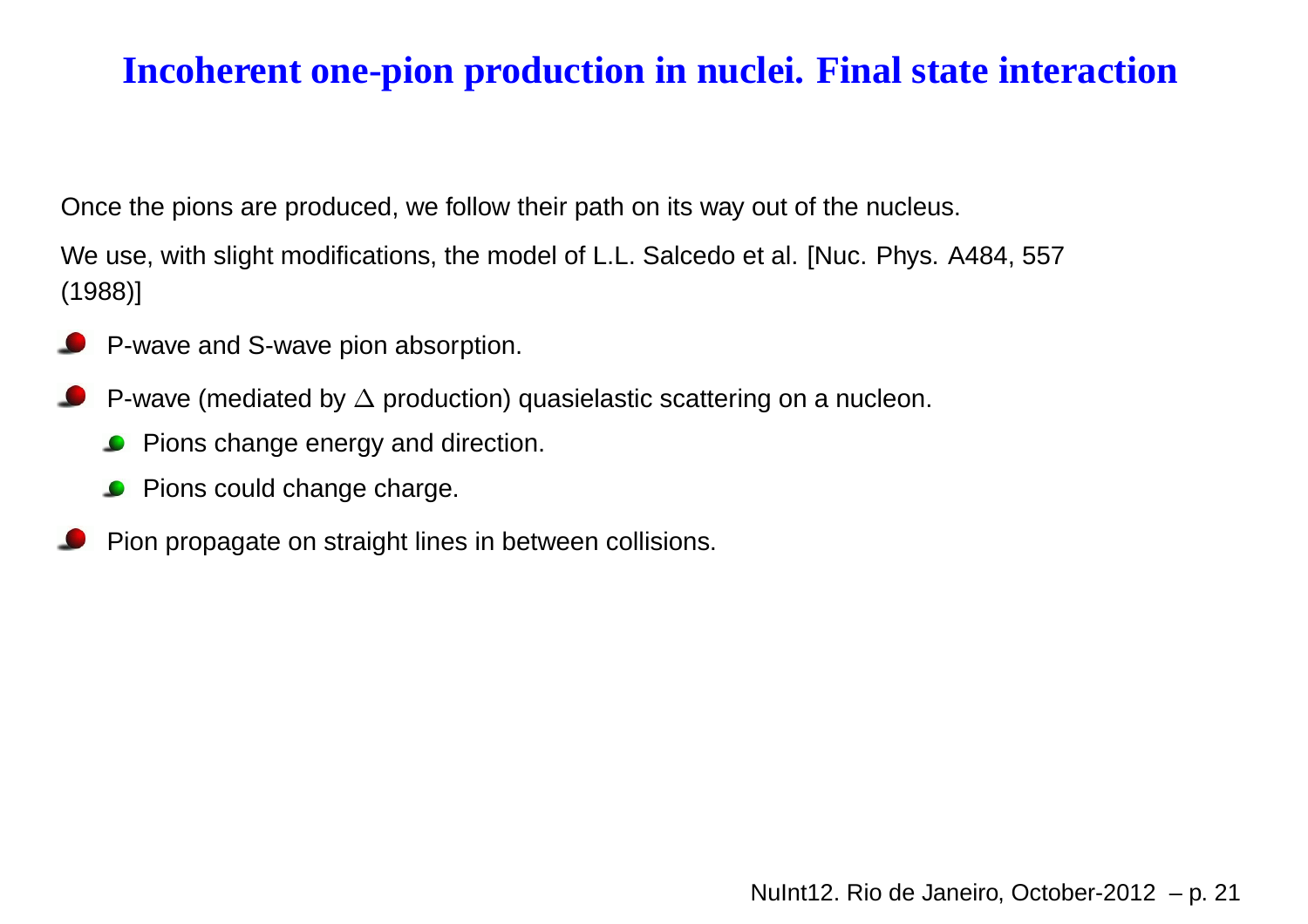### **Incoherent pion production in nuclei. CC Results**



Data MiniBooNE Coll., Phys. Rev. D 83, 052007 and 052009 (2011)NuInt12. Rio de Janeiro, October-2012 – p. <sup>22</sup>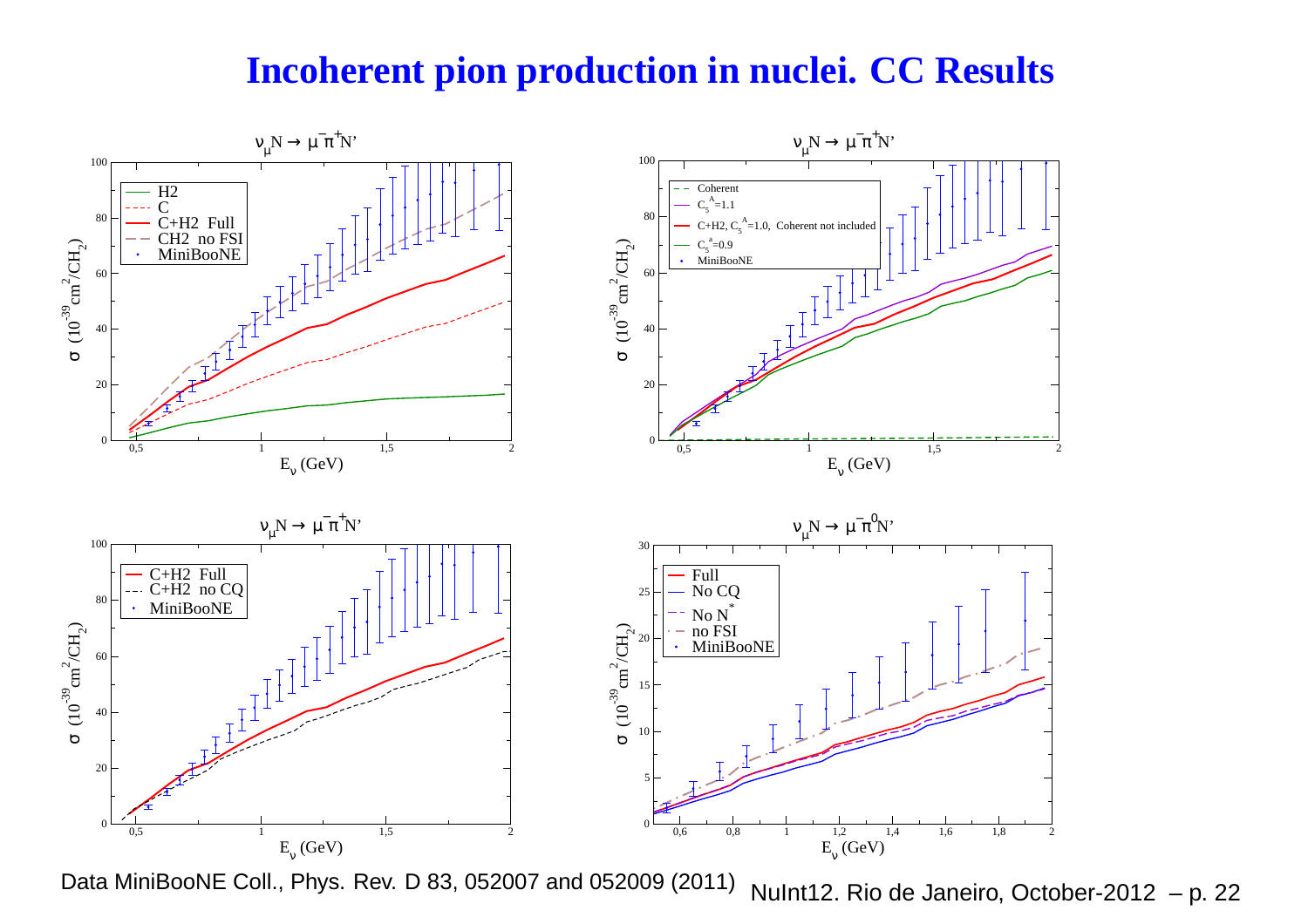### **Incoherent one-pion production in nuclei. CC Results**

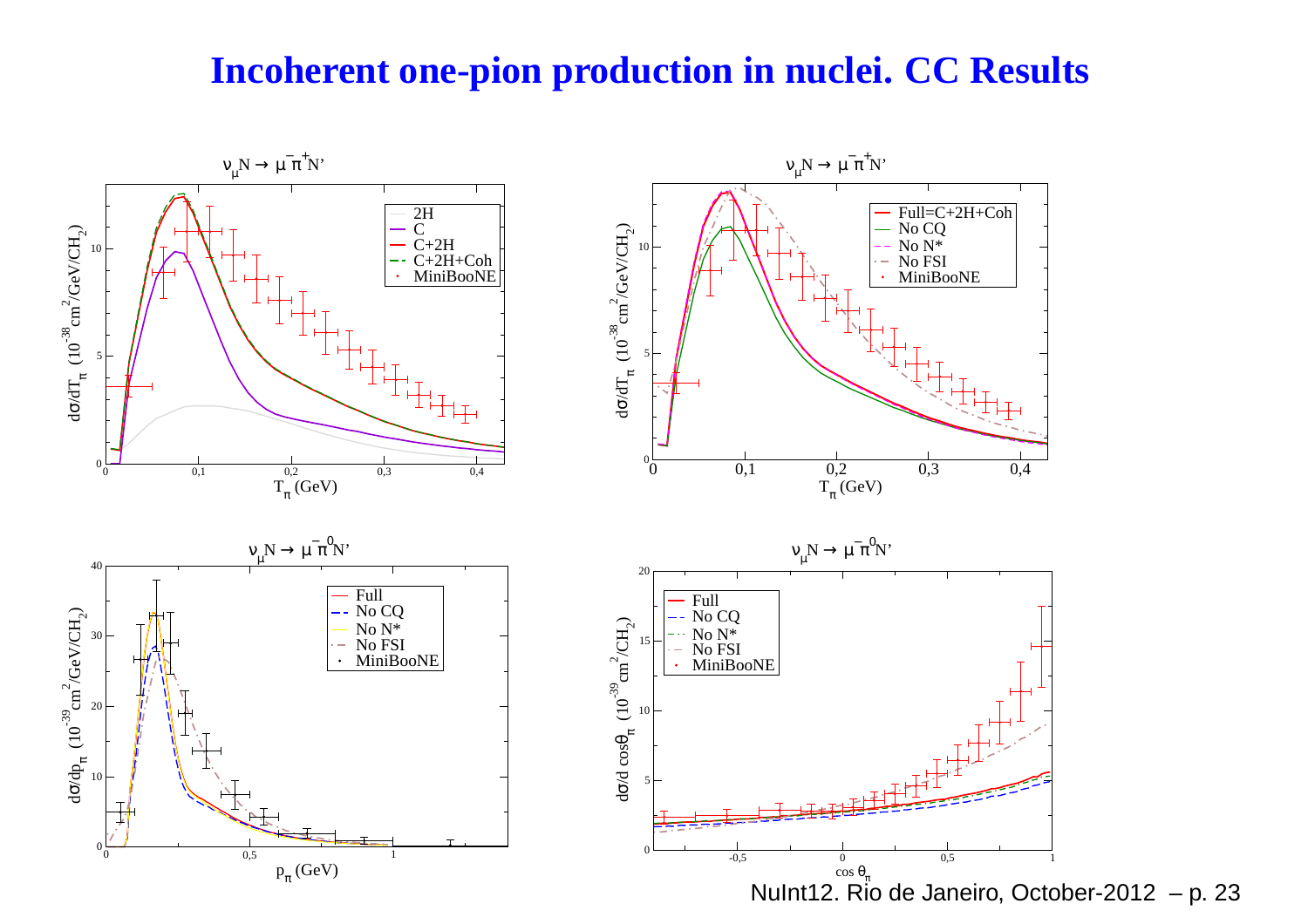#### **Incoherent one-pion production in nuclei. NC Results**



Data MiniBooNE Coll., Phys. Rev. D 81, 013005 (2011)

NuInt12. Rio de Janeiro, October-2012 – p. <sup>24</sup>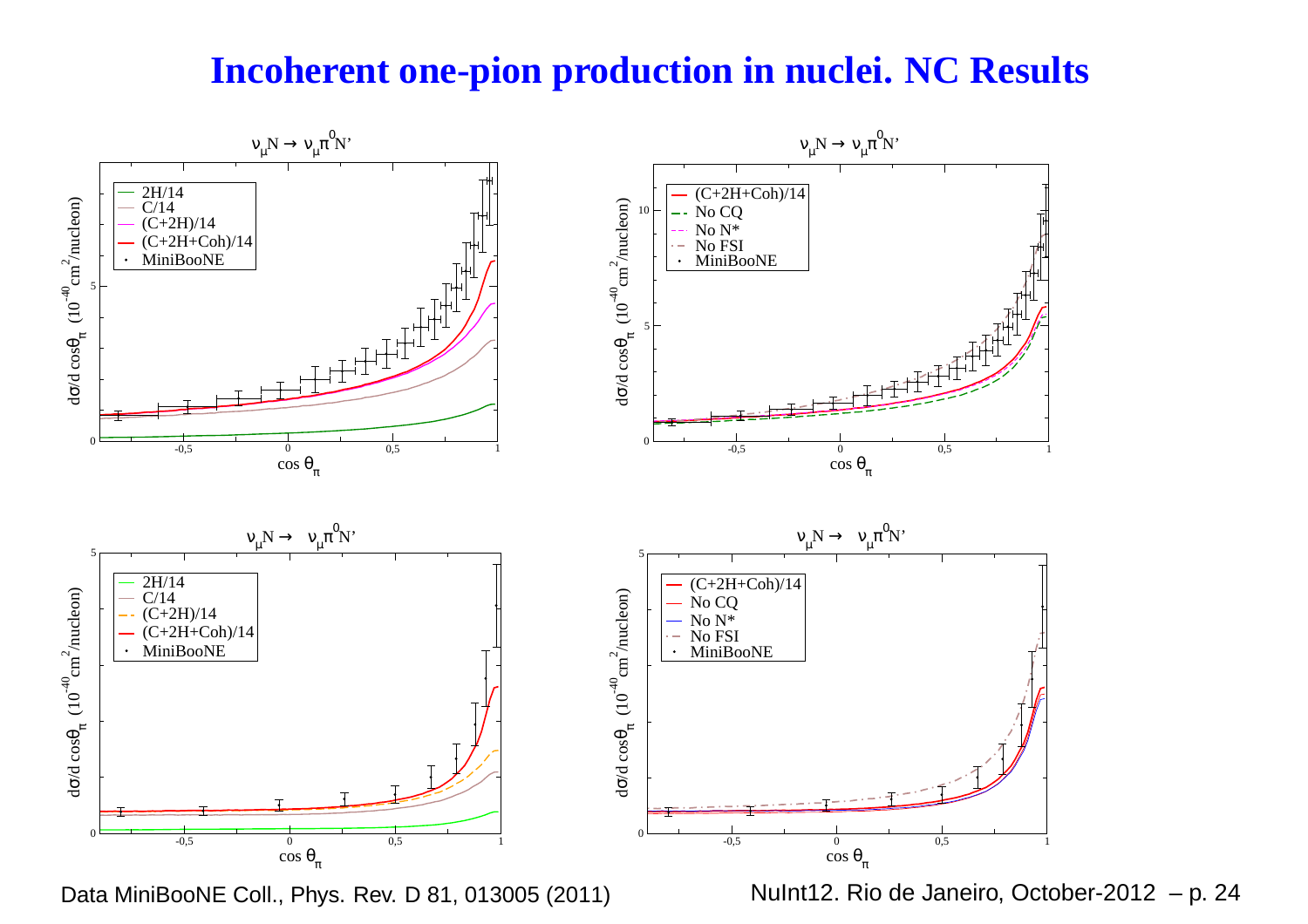#### **Incoherent one-pion production in nuclei. NC Results**



NuInt12. Rio de Janeiro, October-2012 – p. 25